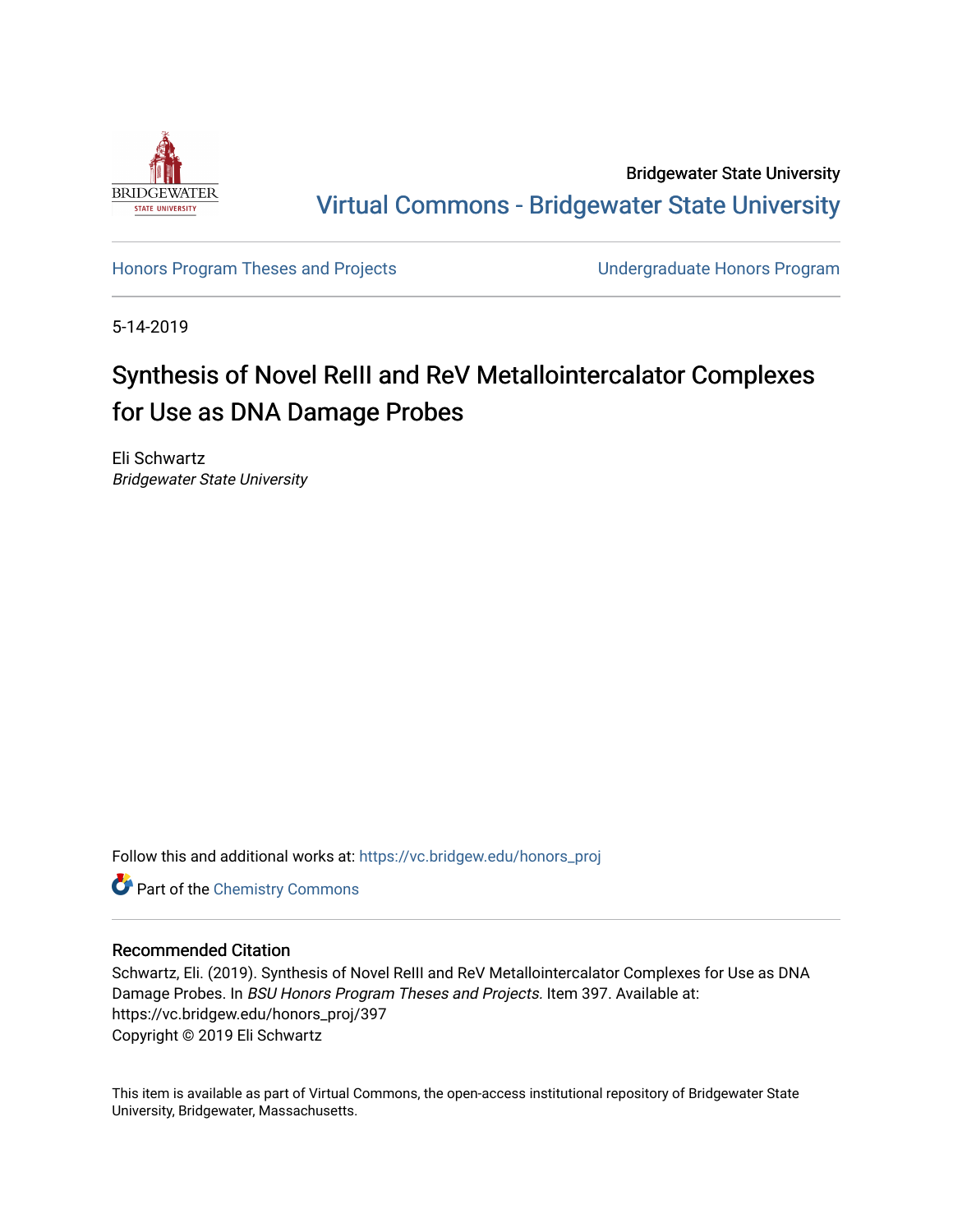## Synthesis of Novel Re<sup>III</sup> and Re<sup>V</sup> Metallointercalator Complexes for Use as DNA Damage Probes

Eli Schwartz

Submitted in Partial Completion of the Requirements for Commonwealth Honors in Chemistry

Bridgewater State University

May 14, 2019

Dr. Steven Haefner, Thesis Advisor Dr. Thayaparan Paramanathan, Committee Member Dr. Samer Lone, Committee Member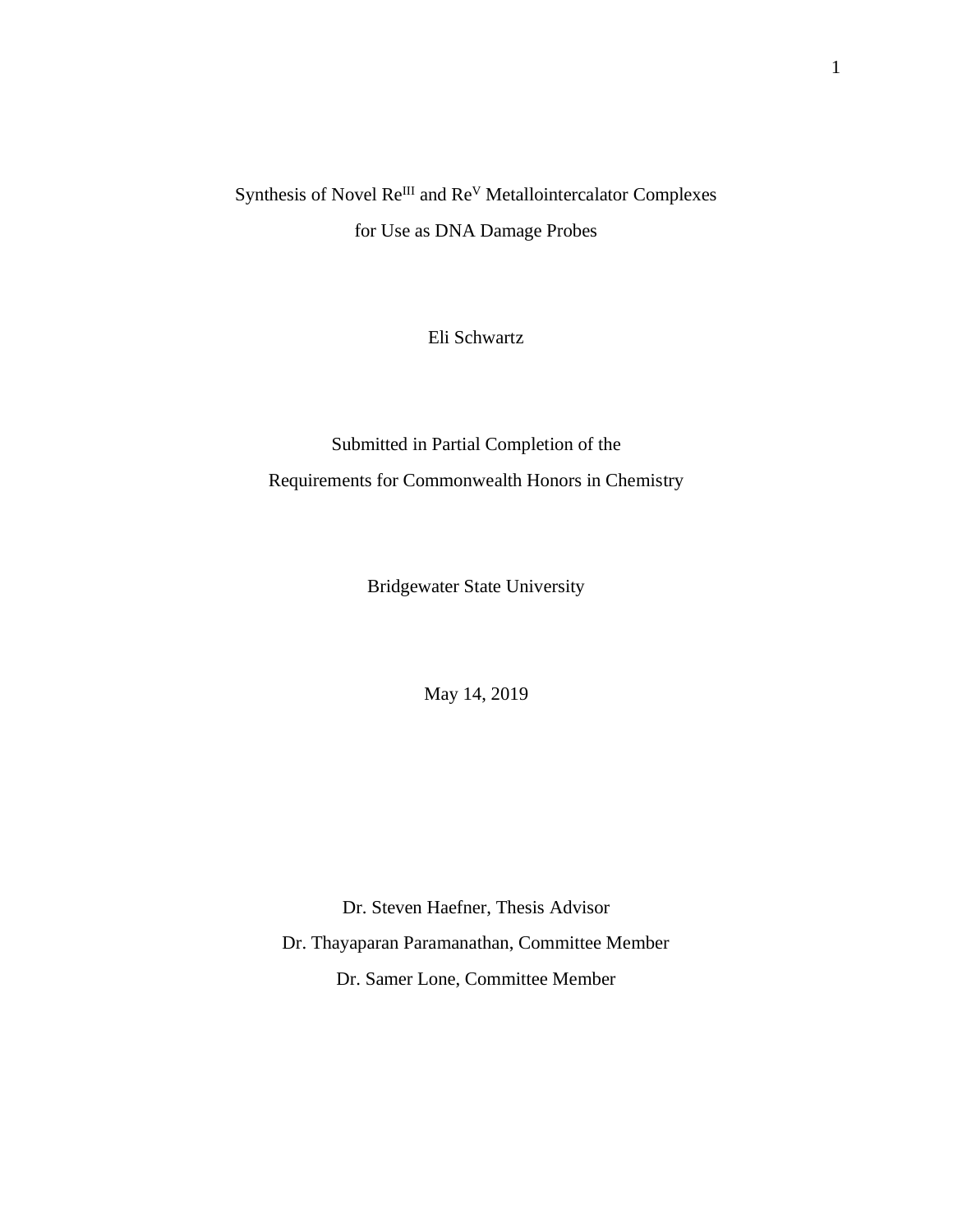## **Acknowledgements**

I would like to thank my thesis advisor Dr. Haefner first and foremost for his advice and mentorship throughout this project. I would also like to thank Drs. Thayaparan Paramanathan and Sam Lone for being my thesis committee members, as well as the Adrian Tinsley Program for providing me a grant with which to conduct summer research, and the Office of Undergraduate research at Bridgewater State University for providing me the opportunity to present this research at the 257<sup>th</sup> American Chemical Society National Meeting in Orlando, FL. Finally, I would like to thank Drs. Ed Brush, Stephen Waratuke, and Sarah Soltau, as well as Barbara Schwartz, Mark Schwartz, Alex Brown, Ashley Berube, Erica Hess, Brynna Turner, Jacqueline LaVallee, Cory Enos, Ryan Loughran, Jared Samost, Katherine Trudell, Allen Charest, Sara Ferreira, and Claire Martin for their unwavering support throughout this project.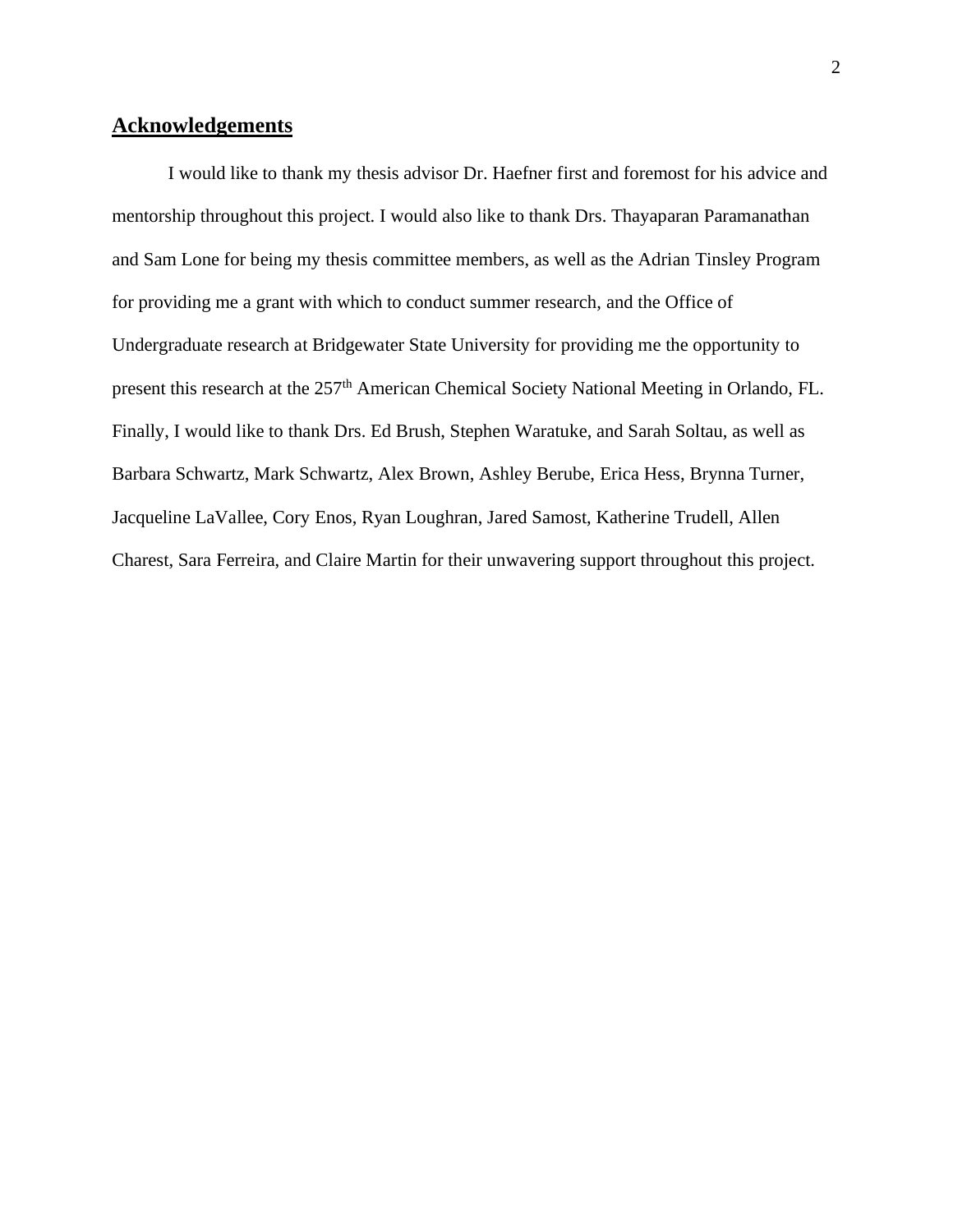## **Abstract**

Cancer is a disease that affects millions around the globe. Treatments such as radiation and chemotherapy are often used to treat cancerous tumors, but are not 100% effective in curing the patient. Alternatively, some research groups have proposed the use of metallointercalators, metal complexes consisting of a rhodium, ruthenium, or iridium metal center with bidentate supporting ligands such as bipyridine and phenanthroline, or tridentate ligands such as terpyridine. The complexes also contain a bidentate intercalating group such as dipyridophenazine. These complexes possess the ability to directly bind to DNA through intercalation between the stacks of DNA base pairs, giving them the potential to be used as probes to analyze and identify chemically damaged DNA. The ultimate goal would be to design molecules that could detect damaged DNA at the molecular level and allow treatment before tumors could develop. Our objective is to design and synthesize novel metallointercalator complexes of rhenium, and to examine their physical and spectroscopic properties. Specifically, we are attempting to prepare  $[Re(P_{V2}NO)(dppz)L]^{3+}$ , where  $L = H_2O$  or NH<sub>3</sub>. (Py<sub>2</sub>NO = 4,4dimethyl-2,2-di(2-pyridyl)oxazolidine; dpk-OEt =  $(py)$ <sub>2</sub>C(O)OCH<sub>2</sub>CH<sub>3</sub>; dppz = dipyridophenazine). Reaction of  $TBA_2[Re_2Cl_8]$  with the nitroxide ligand Py<sub>2</sub>NO in acetonitrile produces a red/brown compound proposed to be Re(Py2NO)Cl3. Isolation and purification of this compound has proven to be a challenge. NMR studies indicate the compound is present as an intractable mixture. When the same reaction is performed in ethanol, the blue complex ReO(dpk-OEt)Cl<sup>2</sup> is obtained. The same compound can be isolated in good yield by direct reaction of two equivalents of di-2-pyridyl ketone with TBA2[Re2Cl8]. The blue complex has been reacted with two equivalents of Ag<sup>+</sup> followed by the addition of dppz to produce a brown solid believed to be the metallointercalator  $[ReO(dpk-OEt)dppz]^2$ <sup>+</sup>. Details of the synthesis along with IR, NMR, and UV/Vis spectral characterization of these compounds are described.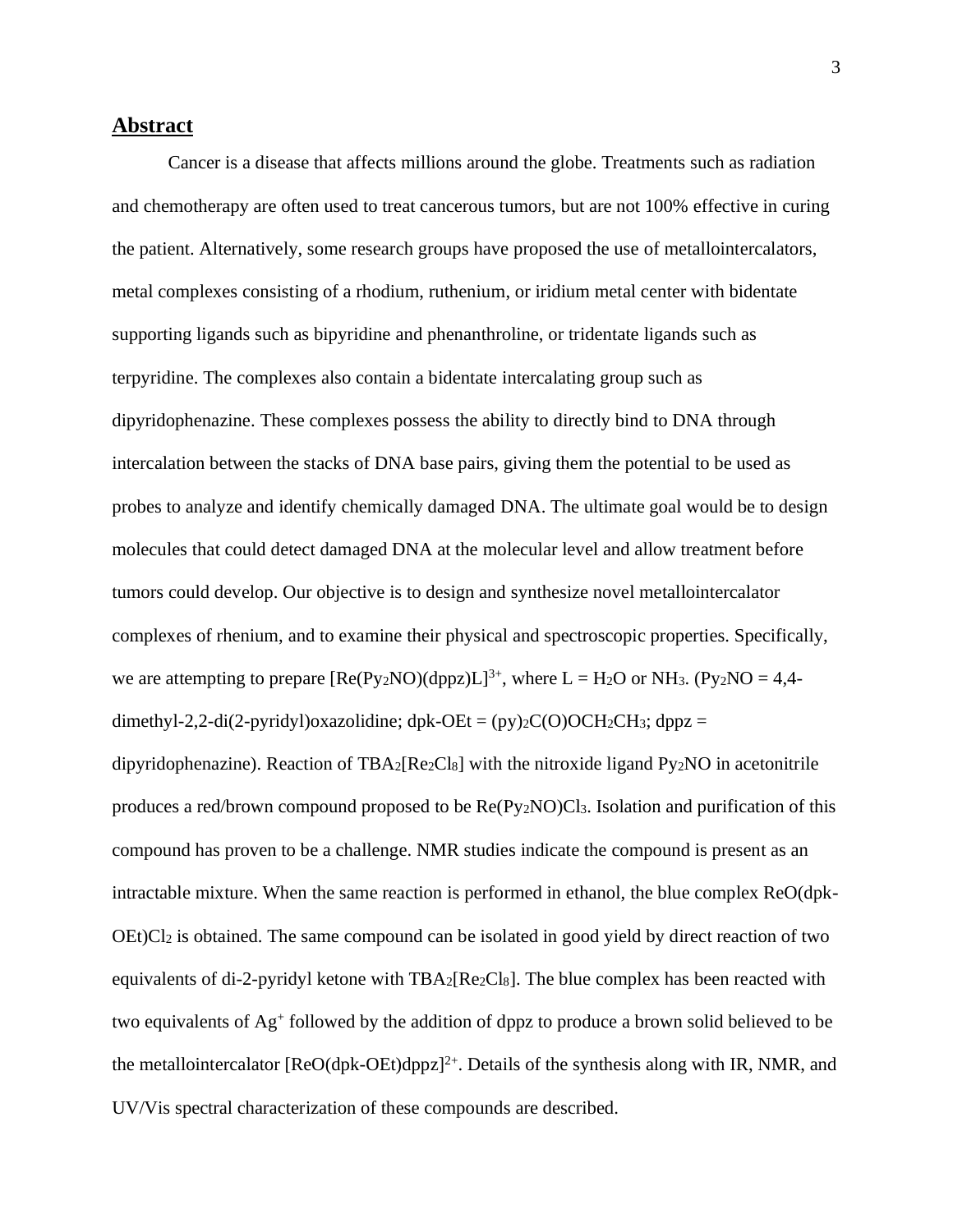## **Introduction**

Deoxyribonucleic acid (DNA) is the molecule responsible for holding all of the genetic information of every cell in every living organism on the planet. DNA is a polymer which can come in various lengths, depending on the amount of information required to facilitate the proper function of a cell. This information is stored in the form of four primary bases: Adenine (A), Thymine (T), Cytosine (C), and Guanine (G). In a structure of DNA (Fig. 1), these bases are found in pairs: A pairs with T, and C pairs with G. The pairs are held together by weak



*Figure 1: Molecular structure of A-T and C-G DNA base pairs.*

interactions known as hydrogen bonds, which become extremely strong when combined in a group, similar to a bundle of twigs.<sup>1</sup> This stacking nature of DNA bases allows for DNA's wellknown double-helix structure, which is maintained by the bases attaching to a negatively charged sugar-phosphate backbone. 2

DNA bases repeat in various orders throughout a molecule or sequence of DNA. The order in which these bases appear in a sequence encodes the genetic information held in a cell. The DNA can then be read by other molecules within a cell, and translated into what the base sequences code for: proteins. In other words, the order of bases in a DNA sequence dictates how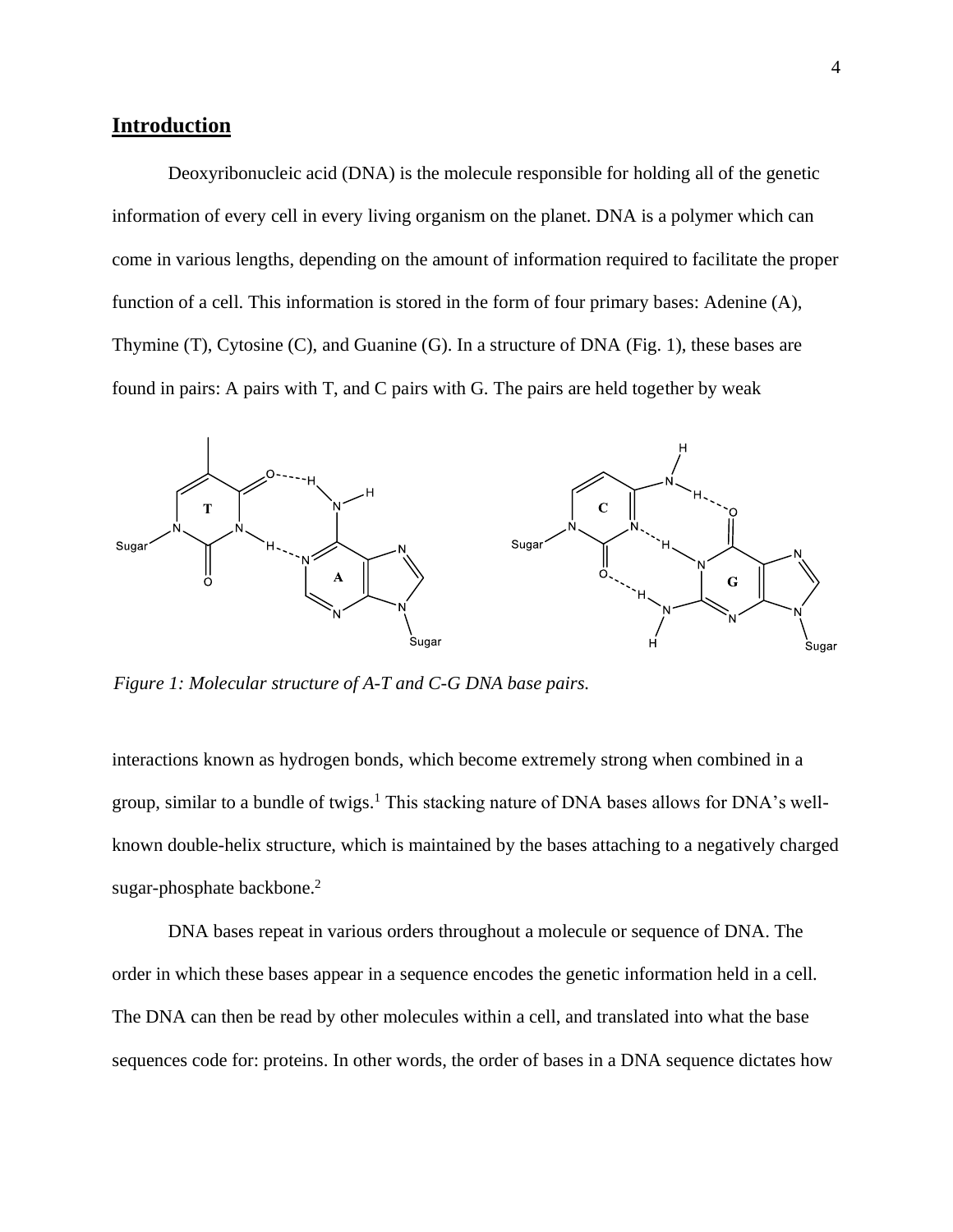a specific protein is to be constructed. This properly constructed protein can then carry out a task which helps to keep the cell functioning properly.<sup>2</sup>

Since DNA codes for proteins, which have an overwhelming diversity of structure and function within cells and organisms, it is extremely important to ensure the DNA sequences that code for these proteins remain the same. If even one base is altered or mutated, the structure and function of the sequence's corresponding protein can be affected.<sup>2</sup> Some of the consequences of this can include a protein whose creation was terminated prematurely, or a protein containing the wrong amino acids. Both of these scenarios can prevent the protein from functioning properly in the cell, because it does not have the proper structure to carry out its function. This lack of function can in turn lead to diseases such as cancer.<sup>3</sup>

Over time, an organism's DNA can accumulate multiple mutations as well as chemical modifications. These can result in proteins being formed improperly, as the genetic information that codes for the protein is either mutated or disrupted due to DNA damage. Thus, proteins may not function properly due to their improper structure, which can have catastrophic consequences for both a cell and an organism.

Fortunately, the human body has a mechanism to solve the problem of DNA mismatches: mismatch repair (MMR) machinery. The DNA mismatch repair machinery consists of enzymes that recognize and repair DNA mismatches, reducing their frequency by a factor of 1000.<sup>4-6</sup> As with other aspects in the genome, however, there can be mutations in the MMR genes, known as MMR deficiencies. MMR deficiencies increase the amount of unchecked DNA mutations, which can result in an increased risk for developing cancers.<sup>6</sup> To add insult to injury, it has been shown that MMR deficiencies are associated with an increased tolerance to traditional chemotherapeutics such as cisplatin, carboplatin, doxorubicin, and mercaptopurine. 5,7 MMR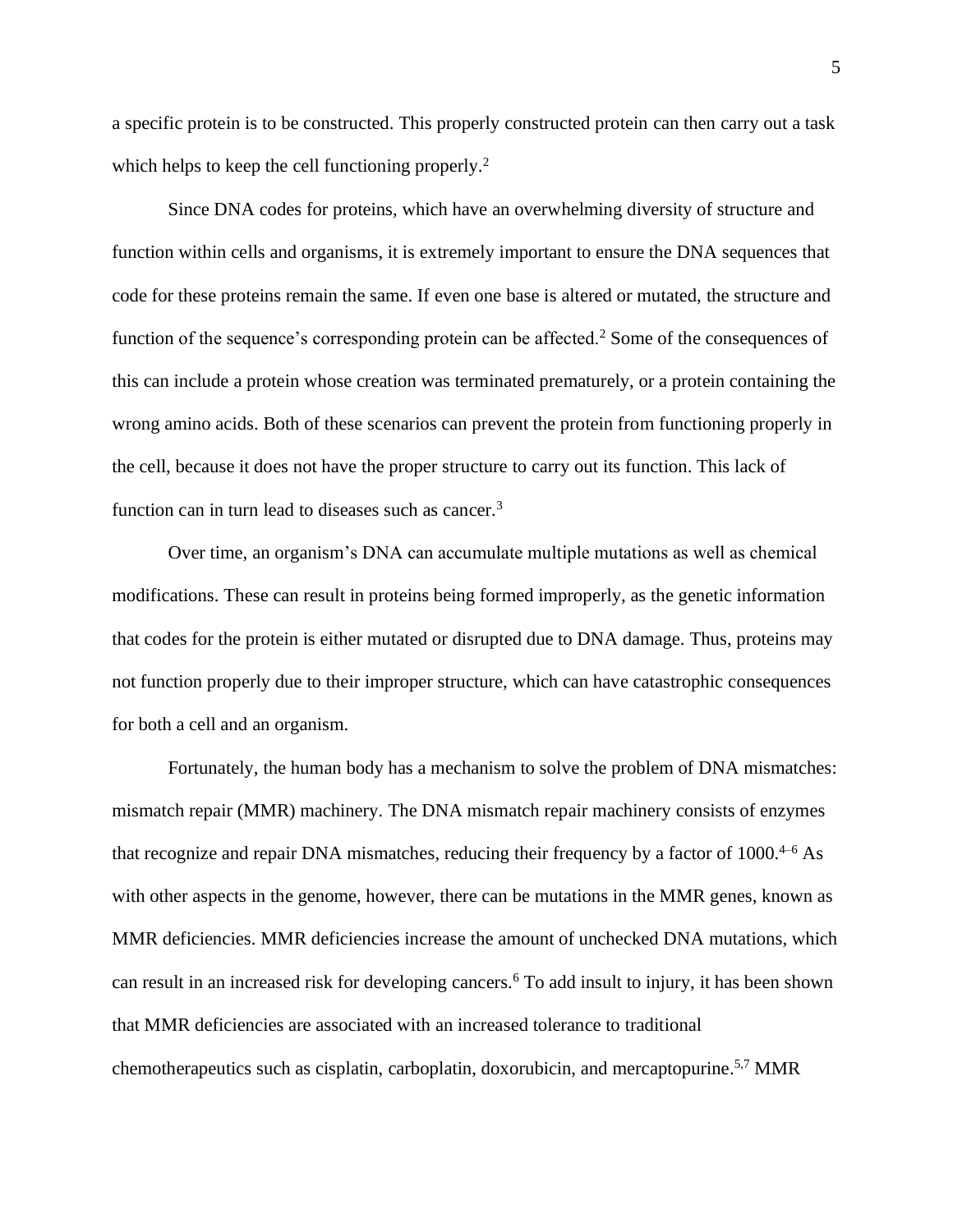deficiencies are therefore a high-priority target for cancer recognition treatment. There are other mechanisms in cells to repair DNA damage, known as lesions, which work similarly to the mismatch repair machinery. Like MMR deficiencies, deficiencies in the DNA lesion repair genes can lead to increased DNA damage in cells, and thus a higher risk for developing cancer.

One proposed treatment solution to cancer and other genetic disorders is DNA repair. Disorders such as cancers, Huntington's disease, cystic fibrosis, sickle cell anemia, and even Alzheimer's and Parkinson's diseases have been linked to missing, mismatched, or chemically damaged DNA.<sup>3</sup> The way to treat these diseases would be to treat them at the smallest level possible: repairing or replacing the damaged or missing DNA sequence to reflect the complete, undamaged sequence. Consequently, the cell would now be able to properly carry out its function by synthesizing the complete protein required to carry out the function that the cell was previously unable to do. Repairing MMR deficiencies would be advantageous as well, as the cell would then be able to perform gene repair without outside assistance.

In order to repair damaged DNA, it must be found. Thus, molecules that can selectively recognize and bind to DNA would be highly valuable. One such class of molecules, known as metallointercalators, has been shown to act as a DNA probe with some success. A metallointercalator, as shown by Figure 2, is a metal complex which contains a metal center, one or more supporting ligands, and an intercalating group.



*Figure 2: Diagram of a general metallointercalator complex, showing the metal ion, supporting group, and intercalating group.*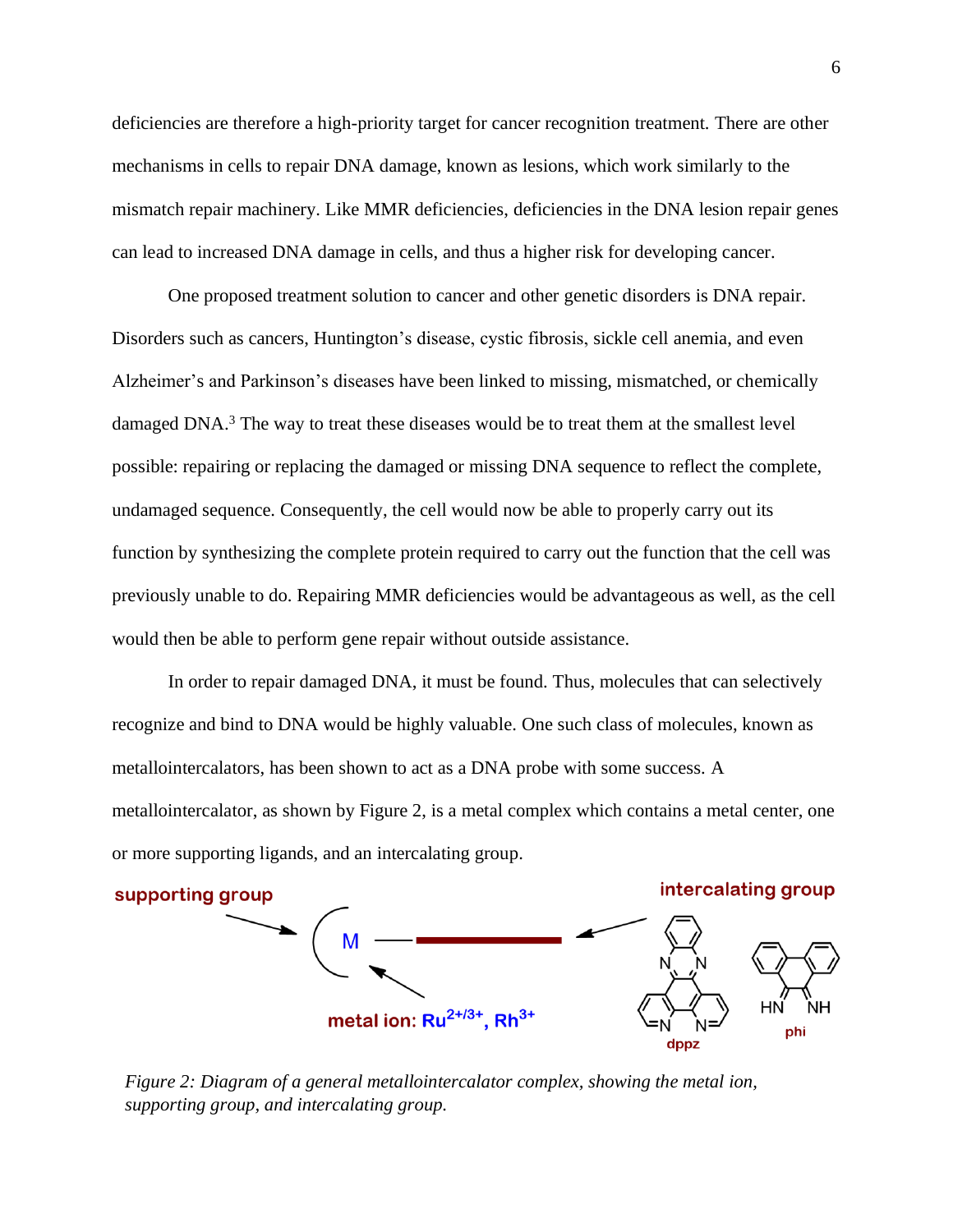The binding mode of a metallointercalator complex to DNA consists of three components, which work in concert: the first, and typically strongest, binding component is an electrostatic interaction between the positively-charged metal complex and the negativelycharged sugar-phosphate backbone of DNA. The second component consists of aromatic pistacking interactions between the aromatic, hydrophobic intercalating group and the aromatic DNA base pairs. Finally, hydrogen bond interactions can take place between the capping ligand or ancillary groups on the metallointercalator complex and the hydrogen bond donors and acceptors on the sugar-phosphate backbone of DNA. This provides added stability for the complex when bound to DNA, and can be used to recognize specific base pair sequences.

The metal ion is the centerpiece of the metallointercalator complex. Acting as a foundation, the metal center is the site to which the supporting ligand, intercalating group, and ancillary groups coordinate. The metal center also provides the complex with a net positive charge. A more positively-charged metal center allows for a stronger electrostatic interaction between the positively-charged metallointercalator and the negatively-charged DNA backbone. The most extensively used metal centers for these complexes have traditionally been Rh<sup>III</sup> and  $Ru<sup>II/III</sup>$ .<sup>8</sup> These metals possess low spin  $d<sup>5</sup>$  and  $d<sup>6</sup>$  configurations which renders them inert with respect to ligand substitution or exchange.<sup>8</sup>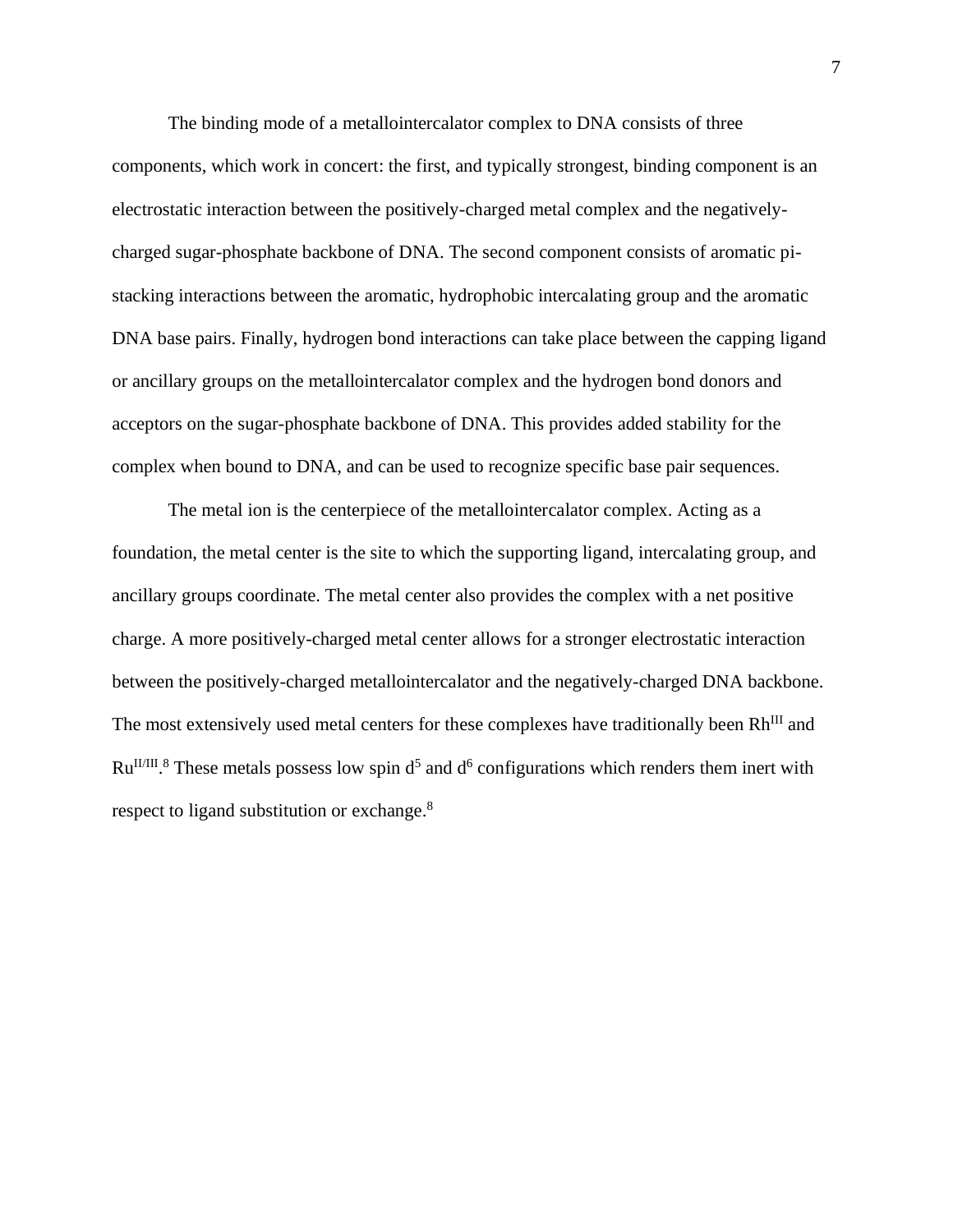

*Figure 3: Diagram of an iridium metallointercalator complex highlighting the possible variation in polypyridyl intercalating groups. Bipyridine, phenanthroline, dpq, dppz, and dppn are shown.21*

The intercalating group is the ligand which inserts between the DNA base pairs, similar to sliding between the rungs of a ladder. Intercalating groups are planar, hydrophobic, aromatic, organic compounds consisting of three to five or more rings. Most intercalating groups are bidentate, coordinating to the metal center through two nitrogen atoms. Common examples are dipyridophenazine (dppz), a conjugated five-ring system containing four nitrogen atoms, two of which coordinate to the metal center, as well as phi, a conjugated three-ring system that coordinates to the metal center through two nitrogen atoms (Fig. 2). Figure 3 shows the possible variation in polypyridyl intercalating groups like dppz, highlighting the ability to adjust the length of the intercalator. When bound to DNA, intercalating groups exhibit both hydrophobic and pi-stacking interactions with the DNA base pairs, contributing to the stability of the metallointercalator-DNA complex as a whole.

One important property of several metallointercalator complexes is their ability to emit light upon intercalation, otherwise known as "light-switch complexes". One such complex is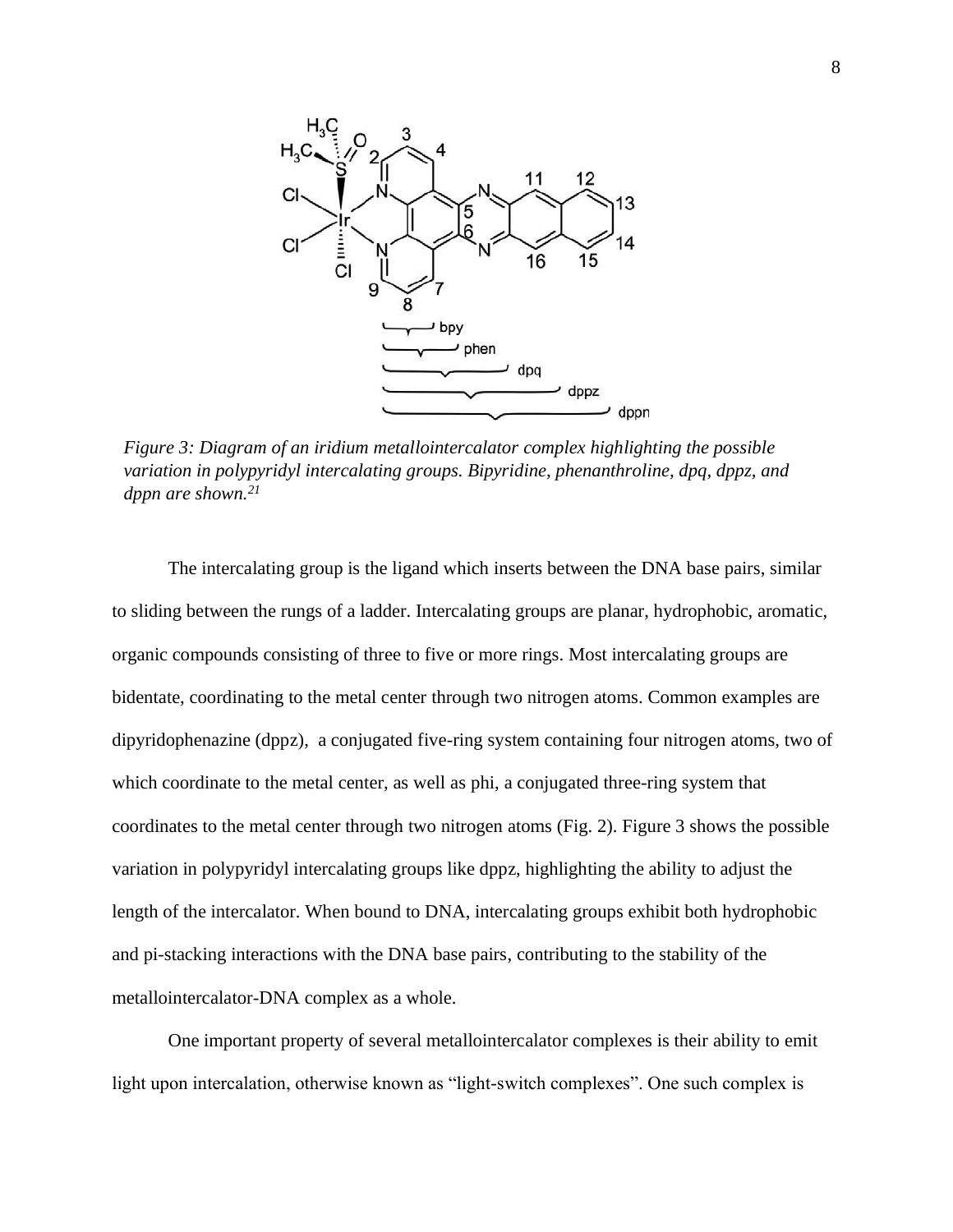$[Ru(bpy)z(dppz)]^{2+}$  (bpy = bipyridine), shown in Figure 4. This metal complex does not fluoresce when by itself in aqueous solution, but when bound to DNA, the complex emits red light.<sup>9</sup> This is due to water hydrogen bonding to the nitrogen atoms of dppz when in solution, preventing the emission of light. When interacting with DNA, however, dppz is intercalated between the base pairs in the hydrophobic region of DNA. Thus, water is unable to hydrogen bond with dppz's nitrogen atoms, allowing for light emission.<sup>9</sup> This unique property has the potential to be applied to other metallointercalator complexes, possibly allowing for differing fluorescent properties based on the substituent and supporting groups bound to the metal ion center.

Many of the known light-switch complexes are Ru-dppz based intercalators. Another intercalator variation, based on Rh-phi, has demonstrated the ability to cleave DNA strands when exposed to UV light in the  $313-325$  nm range.<sup>10,11</sup> Two examples of these photocleaving metallointercalators are  $[Rh(phen)_2(phi)]^{3+}$  and  $[Rh(phi)_2(bpy)]^{3+}$  (Fig. 5). In addition, it has



*Figure 4:* Chemical structure of the light-switch complex  $\text{[Ru(bpy)}_2 \text{(dppz)}^2$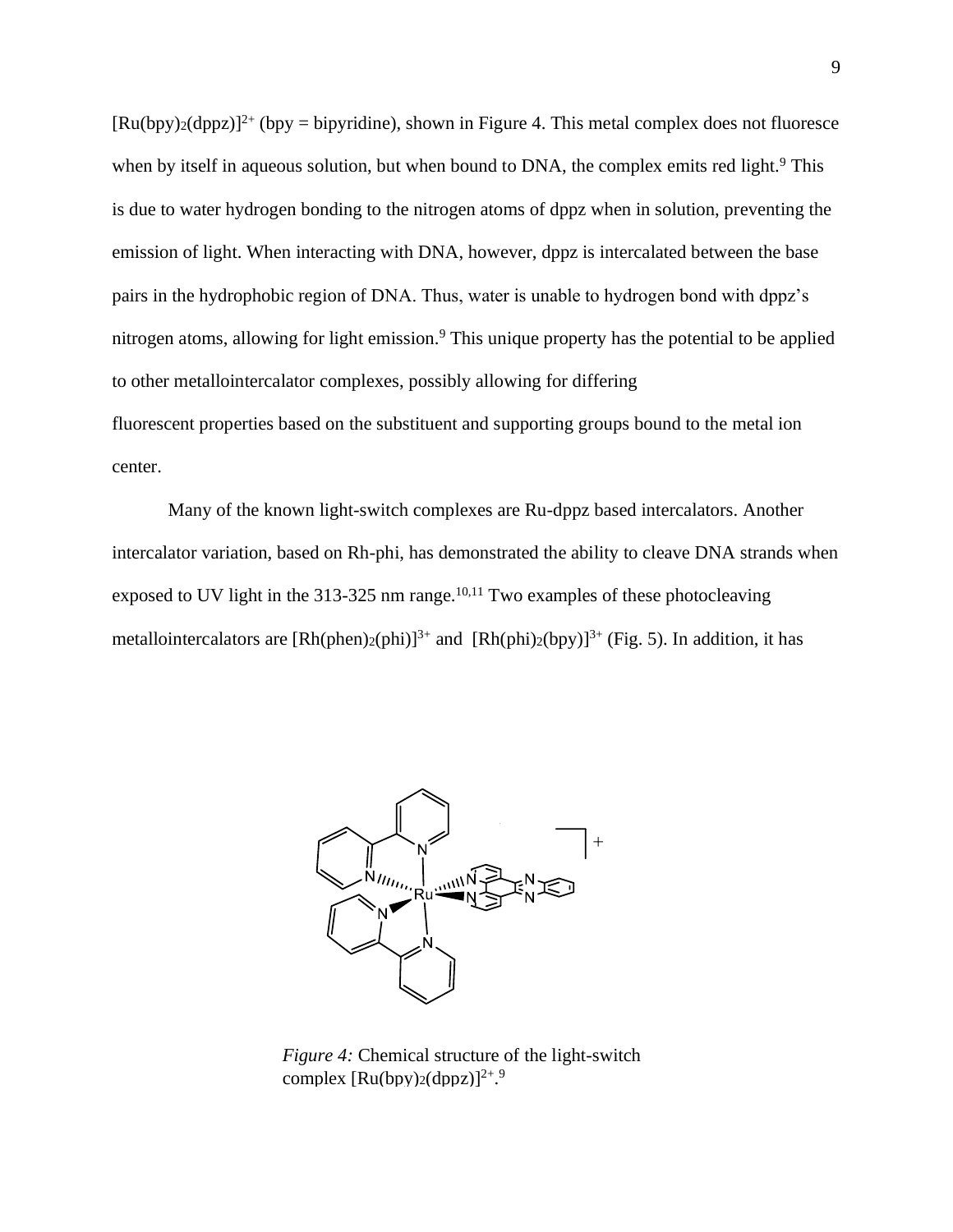

*Figure 5: Chemical structures of two Rh-phi metallointercalator complexes,*   $[Ru(phen)2(phi)]^{3+}$  *and*  $[Rh(phi)2(bpy)]^{3+}$ *, with the ability to photocleave DNA. The mode of DNA recognition, binding, and cleavage is dependent on the structure of the metal complexes.11*

been discovered that the shape of these complexes dictates their method of DNA recognition and cleavage. In other words, the shape of each complex, or the way it is designed, changes how the complex recognizes, binds to, and cleaves the DNA strand.<sup>11</sup>

Although extensive work has been conducted in the synthesis and characterization of rhodium and ruthenium metallointercalators, rhenium-based metallointercalator complexes are largely unknown. To date, there has been one known report of a Re<sup>I</sup>-dppz complex used as a metallointercalator<sup>12</sup>:  $[Re(CO)_3(4-MePy)dppz]^+$  (4-MePy = 4-methylpyridine), shown by Figure



*Figure 6: Chemical structure of the first reported rhenium-based metallointercalator complex: [Re(CO)3(4-MePy)dppz]<sup>+</sup>. 12*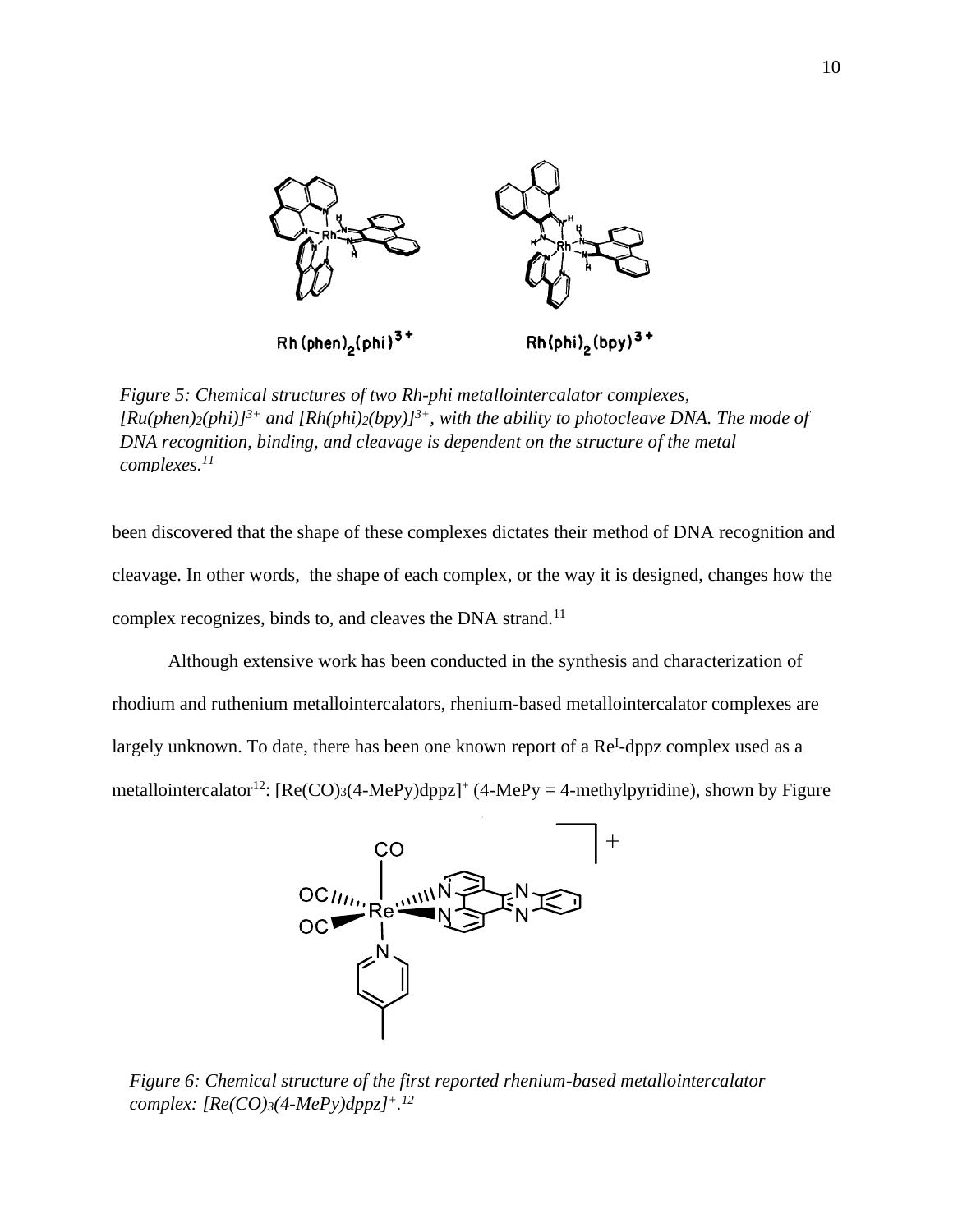6. This complex was shown to intercalate into DNA, and like the  $Ru<sup>H</sup>$  complexes previously mentioned, the complex exhibited fluorescence upon intercalation.<sup>12</sup> It has also been found that Re<sup>I</sup> intercalators possess the ability to photocleave DNA.<sup>13</sup>

Further research was conducted with essentially the same complex,  $[Re(CO)<sub>3</sub>(Py)dppz]<sup>+</sup>$ , where 4-methylpyridine was substituted with pyridine (Py). During their research into amyloid beta peptide aggregation and its affects in Alzheimer's disease, Martí et al. discovered that [Re(CO)3(Py)dppz]<sup>+</sup> also exhibits fluorescence in the presence of amyloid beta, in addition to DNA.<sup>14</sup>

Some research groups have worked with metalloinsertors, rather than metallointercalators, and it is important to highlight this distinction. A metallointercalator is a complex whose planar substituent group intercalates into, or inserts between, DNA base pairs. The DNA must stretch (which increases its viscosity) in order to accommodate the intercalating substituent of the metal complex, however the DNA strand remains intact. $8,15$  Conversely, metalloinsertors interact with DNA in a way that results in the ejection of one or more bases from a strand of DNA.<sup>10</sup> This can be advantageous, as Barton et al. discuss the ability of the metalloinsertor  $[Rh(bpy)_{2}(chrysi)]^{3+}$  to eject DNA mismatches, resulting in recognizable DNA lesions which have been shown to cause selective cell death of MMR-deficient cells, but not MMR-proficient cells.<sup>15</sup>

Despite their differences, parallels can be drawn between metallointercalators and metalloinsertors, and lessons can be learned in the design and application of metallointercalators. Barton et al. reported in 2011 that rhodium-based metalloinsertors cause necrosis in MMRdeficient cells. This is interesting, as cancer treatment has traditionally centered on inducing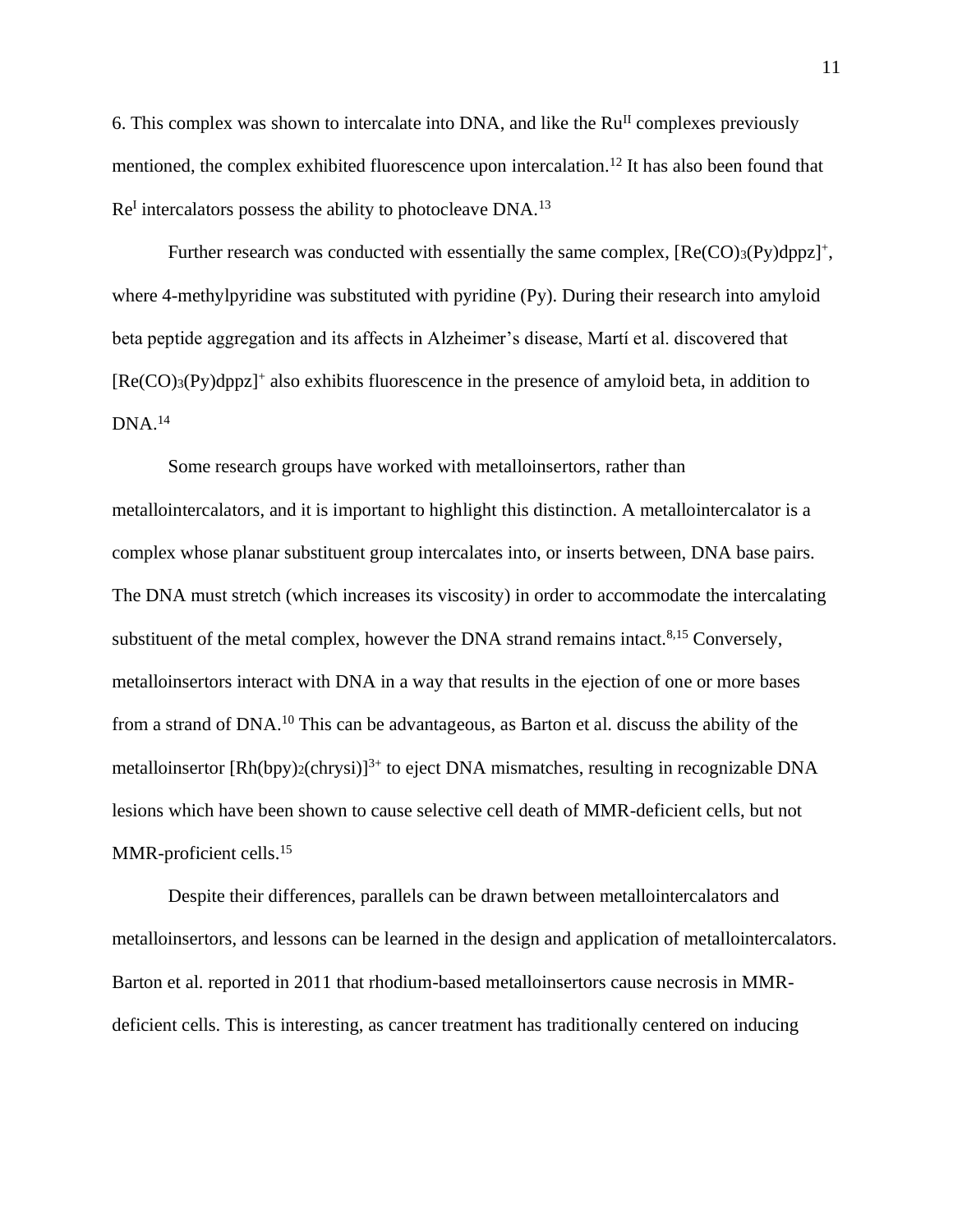apoptosis, or programmed cell death, in a cancer cell. Unlike apoptosis, necrosis is cell death resulting from causes outside the cell, such as injury or lack of blood flow.<sup>6</sup>

Barton et al. further suggest necrosis as a pathway to cancer treatment, as necrosis releases cytokines, an agent in the inflammatory response. They argue that this inflammatory response would allow the immune system to then selectively target and eliminate the necrotic cancer cells.<sup>6</sup> Similarly, one effective design of a metallointercalator would be one which selectively targets DNA mutants and causes necrosis in cancer cells.

The supporting ligand is an organic scaffold which typically contains nitrogen and/or oxygen, and coordinates to the metal center through these atoms. The ligand can be either bidentate, tridentate, or tetradentate, and provides stability to the metal complex, coordinating to sites on the metal which would otherwise be unutilized. There are many forms a supporting ligand can take, however the general structure is based on either a carbon-nitrogen ring or a series of connected pyridine rings. Supporting ligands generally occupy four of the six coordination sites on the metal center, and can be composed of two identical bidentate ligands or a single tetradentate ligand. It is also important that these ligands are neutral or monoanionic in order to preserve the positive overall charge of the metal complex.

Some classic examples of supporting ligands are bipyridine (bpy), terpyridine (terpy), and phenanthroline (phen), as shown in Figure 7. Many examples of metallointercalator complexes mentioned herein contain two bpy or phen molecules, or derivatives thereof, acting as supporting ligands. This method allows the supporting ligands to occupy four of the metal center's coordination sites, leaving two sites available for a bidentate intercalating group. Bpy,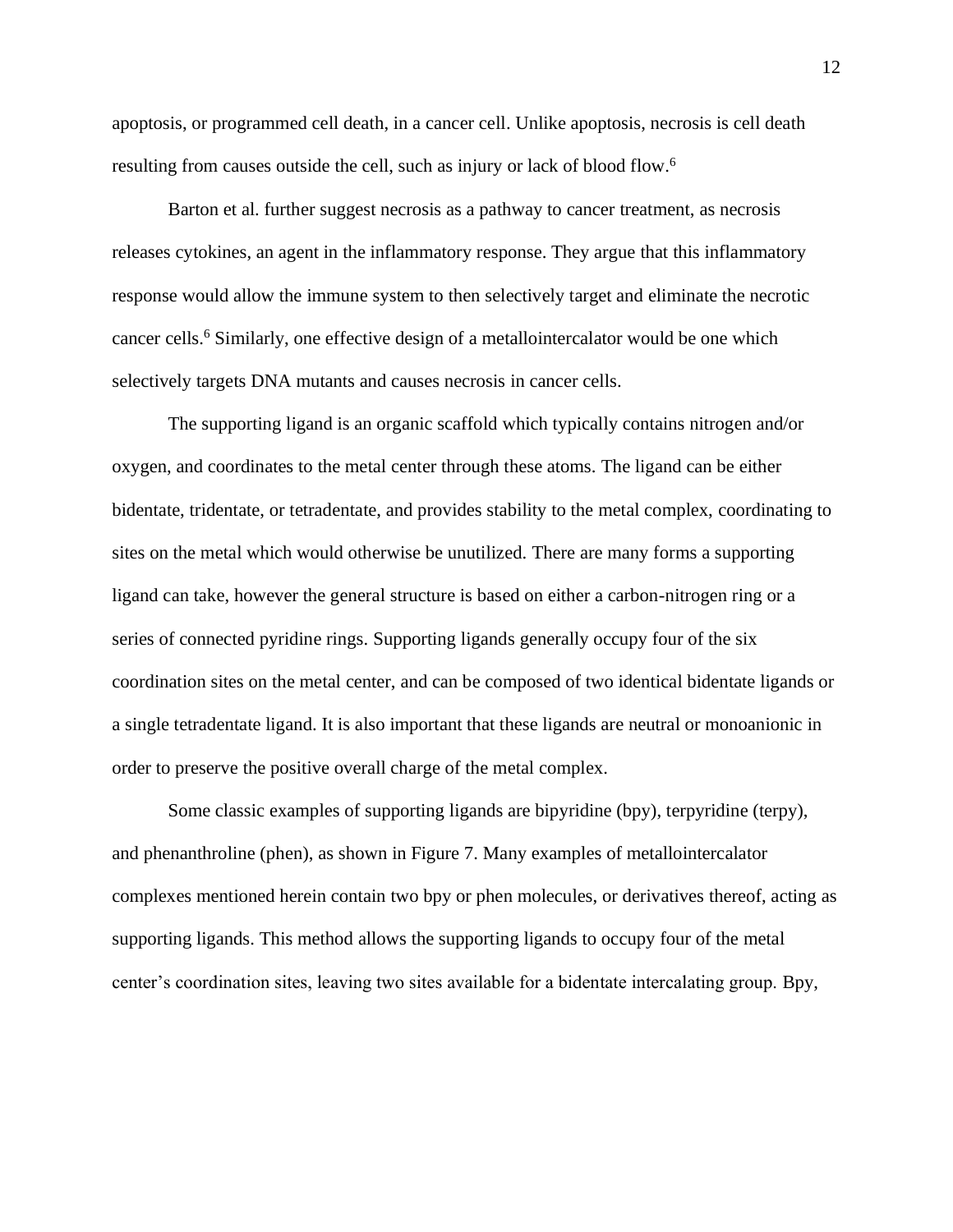

*Figure 7: Terpyridine (left), bipyridine (center), and phenanthroline (right), classic examples of supporting ligands in metallointercalators with the inability to hydrogen bond.*

phen, and terpy, however, are unable to hydrogen bond with the DNA backbone, as they lack hydrogen bond donors or acceptors. Furthermore, their only two hydrogen bond acceptors, both nitrogen atoms, are coordinated to the metal center. The lack of ability for these supporting ligands to hydrogen bond with the DNA backbone will consequently have an impact on the stability of the metallointercalator complex when bound to DNA.

There are, however, supporting ligands that contain hydrogen bond donors and acceptors, and are thus able to hydrogen bond with the DNA backbone. There are many advantages of this, some of which include additional stability of the metallointercalator when bound to DNA and the ability to fine tune the binding of the metallointercalator to specific DNA sequences.

Previous work by Jacqueline Barton et al. has demonstrated the ability of the metallointercalator complex  $\Lambda$ -1-Rh(MGP)<sub>2</sub>phi<sup>5+</sup> to be specific to the DNA sequence 5'-CATATG-3' (Fig. 8). The supporting group is able to hydrogen bond to the DNA backbone, providing the complex with increased stability. In addition, the metallointercalator bound competitively to the DNA sequence which is also bound by transcription factors for the gene following the sequence. Thus, the transcription factors were unable to bind to the DNA sequence, and were unable to dictate the synthesis of the protein that the gene following the sequence codes for.<sup>16</sup>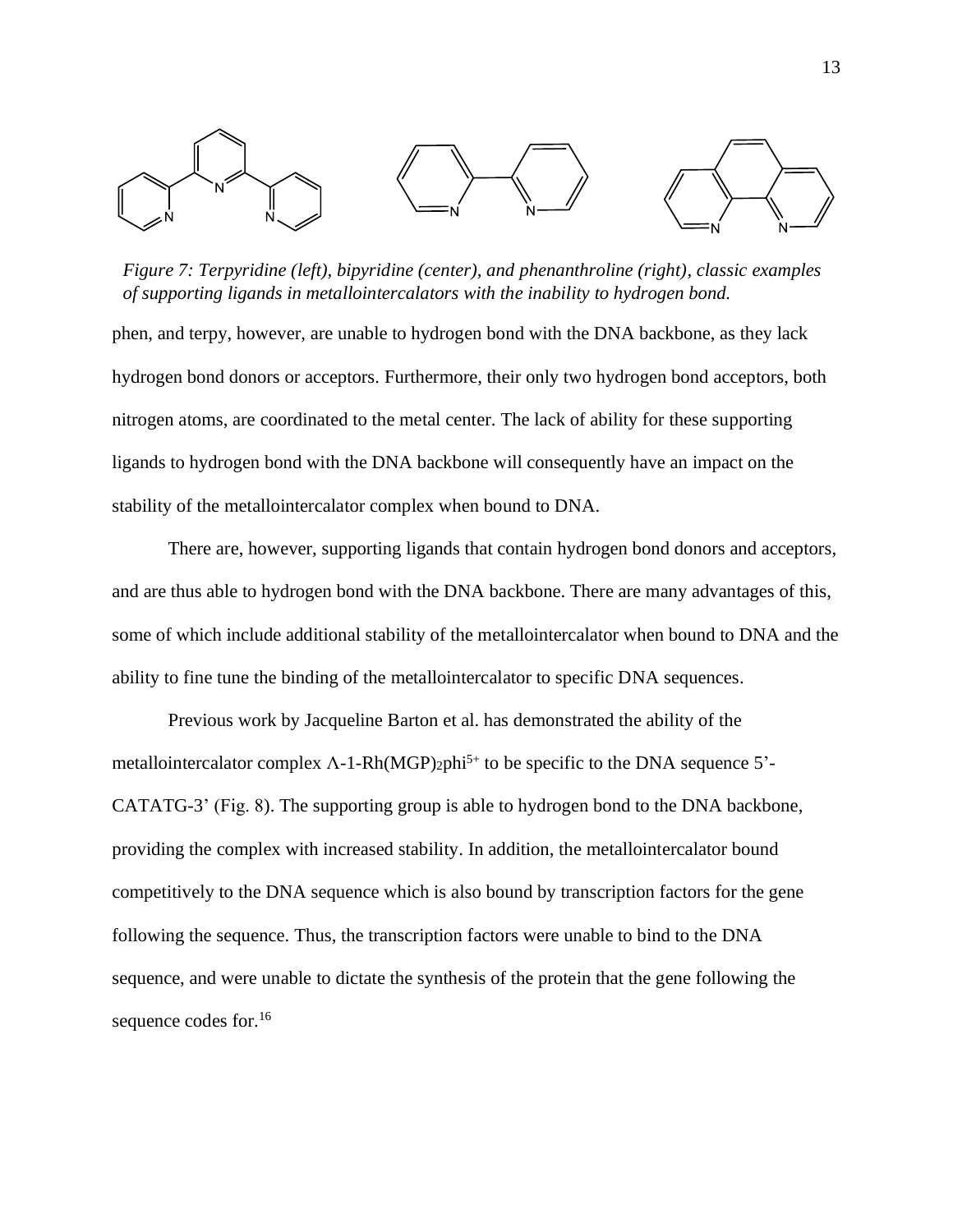

*Figure 8: Molecular structure of Barton et al.'s DNA specific intercalator Λ-1- Rh(MGP)2phi5+. 16*

This gene-inhibiting property of a DNA sequence-specific metallointercalator could be advantageous. For example, if a sequence on a gene were damaged or mutated, a metallointercalator would be able to bind to the gene while the DNA sequence was repaired, preventing the cell from synthesizing a protein with an improper structure, which would not be able to carry out its necessary function. Once the DNA sequence was repaired, the metallointercalator would be removed from the DNA, allowing the cell to begin producing the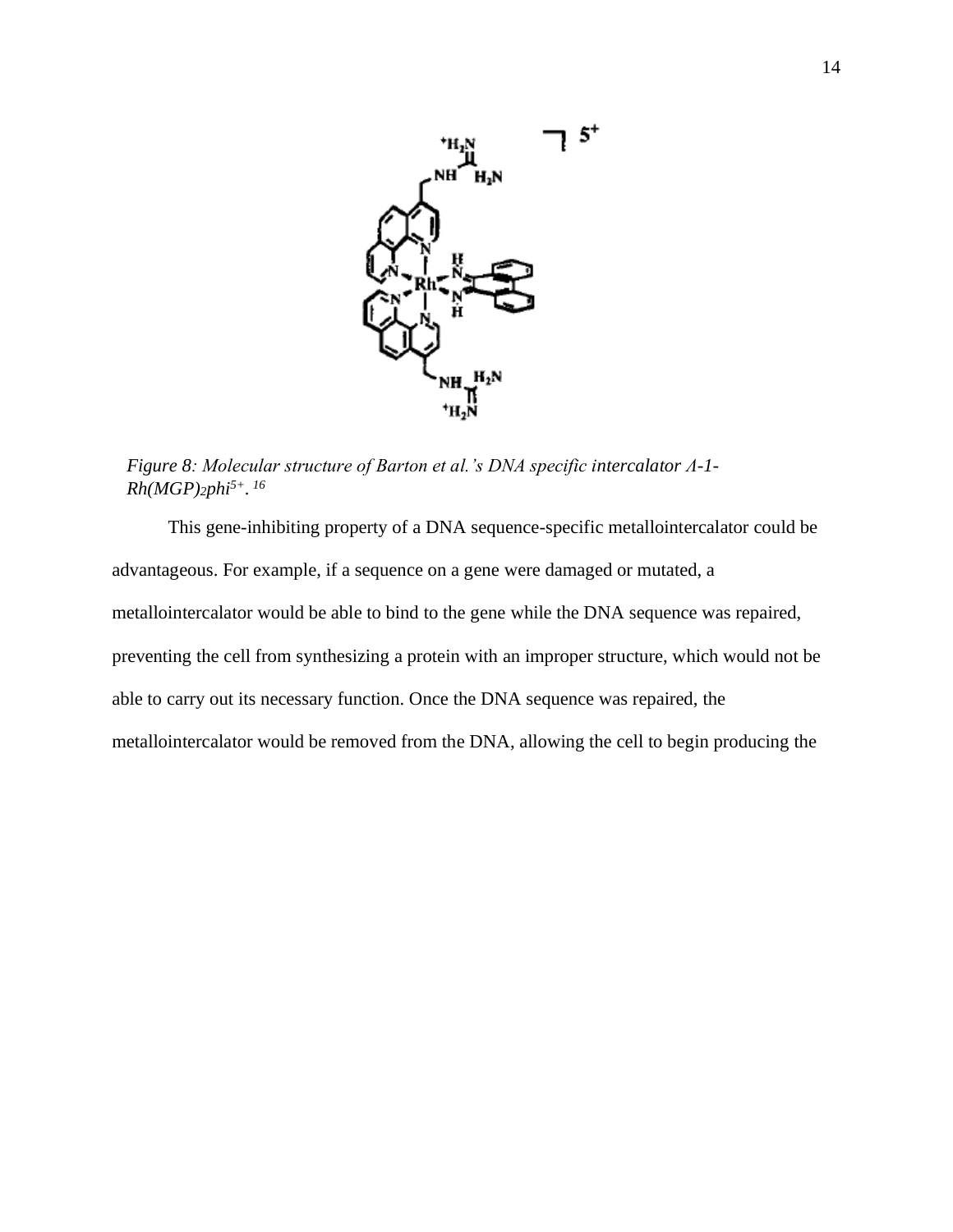

*Figure 9: Chemical structure of the cytotoxic metal complex mer-[Ru(terpy)Cl3]. This complex, which intercalates via the terpy ligand, demonstrates cytotoxicity and antitumor activity toward human cervix carcinoma cells.* 

protein which would now have a complete structure, rendering the protein fully functional once again.

Another metallointercalator produced by Barton et al. showed specificity for a single mismatch on a strand of DNA containing 2,725 base pairs.<sup>17</sup> Mismatches are ideal targets for metallointercalators because they are indicators of thermodynamic instability on a strand of DNA, due to their poor pi-stacking ability and loss of hydrogen bonding.<sup>6</sup>

In addition to showing sequence specificity, some metallointercalators have shown both cytotoxicity and antitumor activity. For example, *mer*-[Ru(terpy)Cl3] (terpy = terpyridine) has shown cytotoxicity toward human cervix carcinoma cells *in vitro* (Fig. 9). In addition to cytotoxicity, this complex has demonstrated antitumor activity in the same cell line.<sup>18</sup>

Capping ligands are another option that can be used in lieu of supporting ligands. A capping ligand, unlike a supporting ligand, is tridentate. In binding to three of the metal's coordination sites instead of four, the capping ligand allows for an open binding site on the metal complex, which can be modified by coordinating various ancillary groups to the metal center.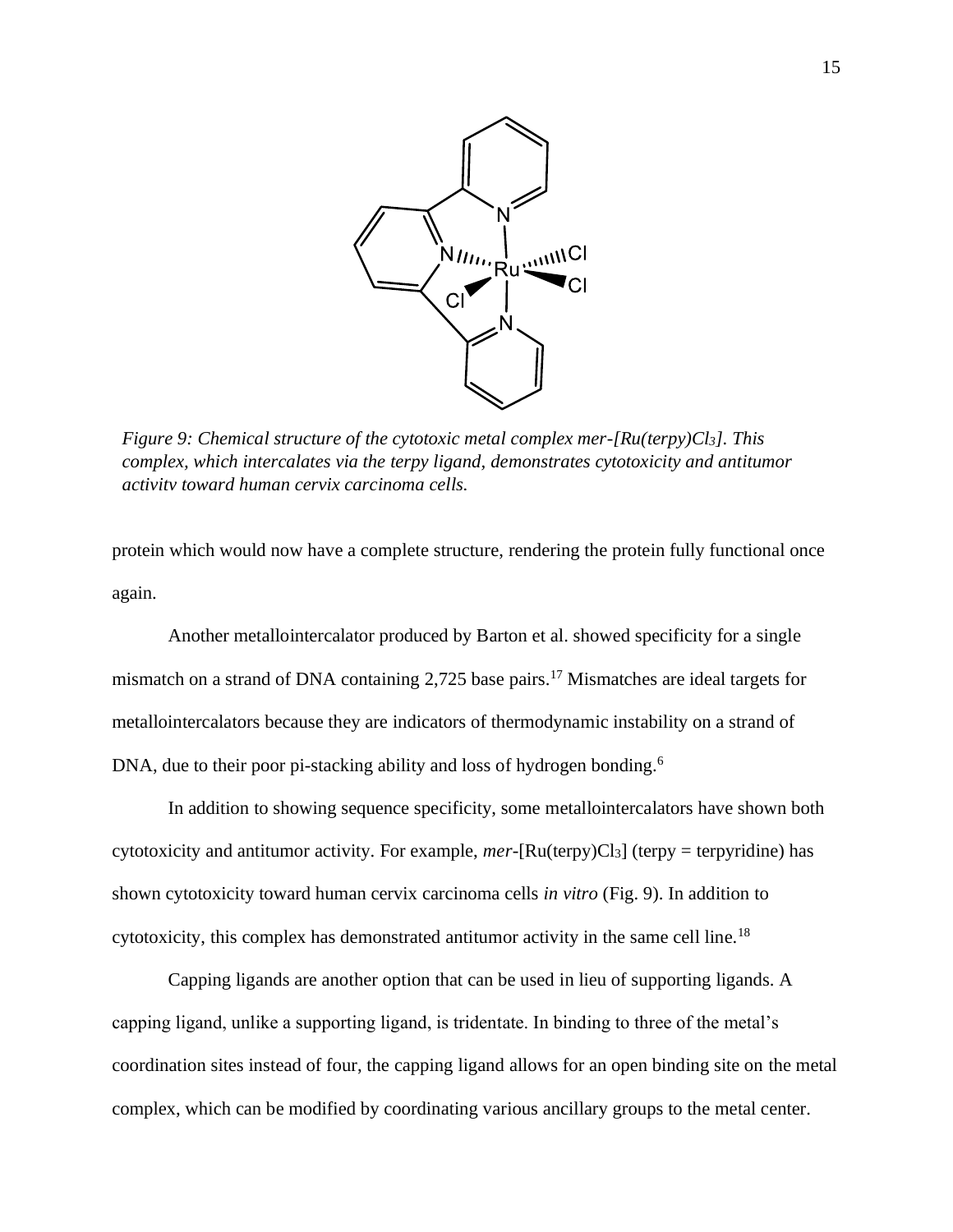This would further allow for modification of the metallointercalator's binding, reactive, and physical properties. Terpy is a classic example of a capping ligand. Like other supporting ligands, however, capping ligands with the ability to hydrogen bond with the DNA backbone would provide more stability to the metallointercalator and increased opportunity for sequence specificity.

As previously mentioned, capping ligands allow for the utilization of ancillary groups which coordinate to the metal center through an open binding site. These ancillary groups can be modified, thereby altering the behavior of the complex in solution, when it is bound to DNA, and can even inhibit intercalation. <sup>8</sup> Changing the ancillary group allows for control of the metal complex's physical and chemical properties such as hydrophobicity, binding affinity, sequence selectivity, and cellular uptake.<sup>19</sup> Greater control over the behavior of a metallointercalator translates to more efficient and more effective cancer treatments with fewer side effects. For example, some ancillary groups may provide the complex with a greater ability to hydrogen bond with the DNA backbone. Others may only interact with select DNA sequences, making some DNA sequences a specific target for the metallointercalator.



*Figure 10: A general diagram showing a bi-metallointercalator system where two individual intercalators are linked by a linking molecule. An example is shown from Thomas et al. using the Re<sup>I</sup> intercalator shown above.13*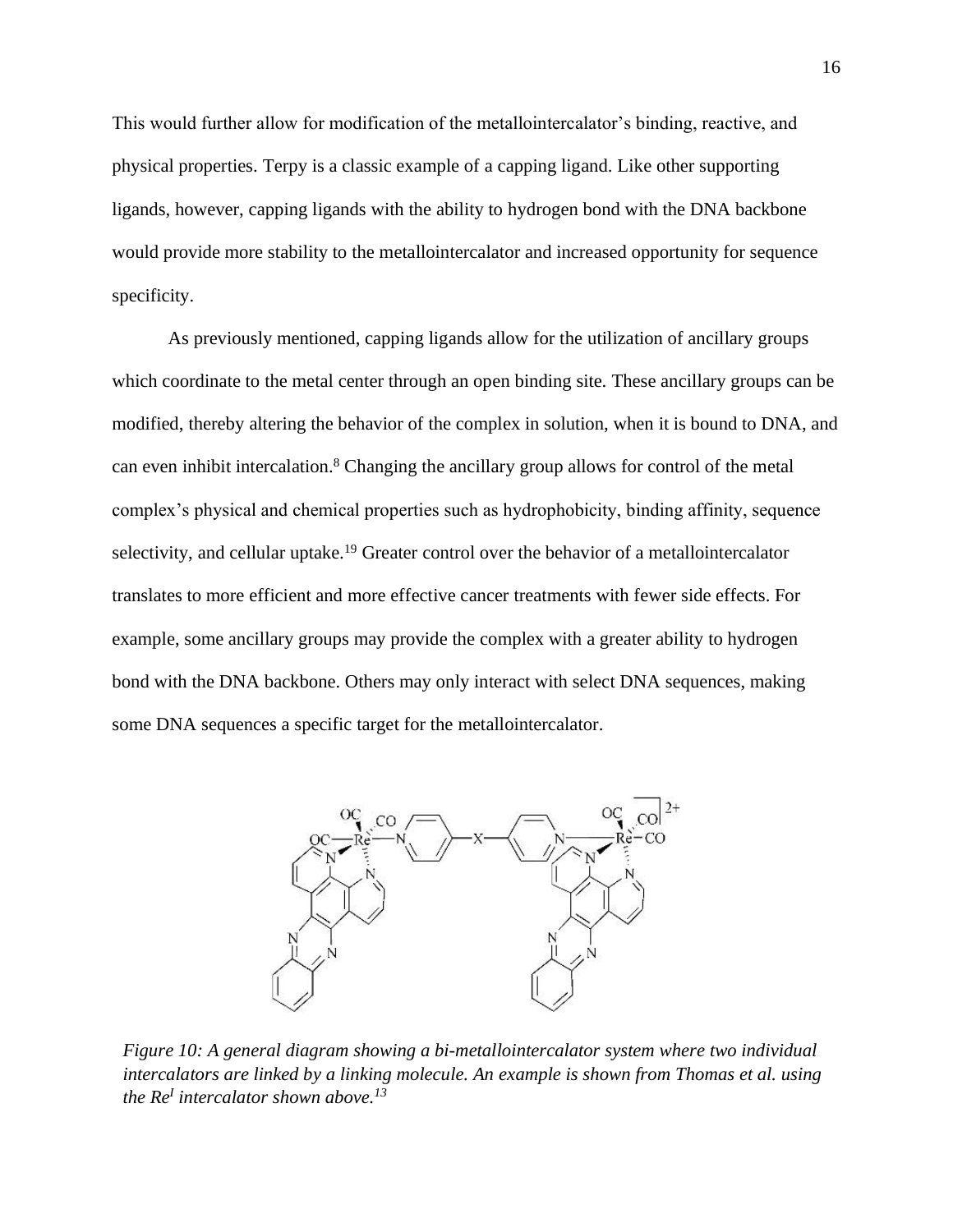In addition to using the open binding site of the metallointercalator for ancillary groups, metallointercalators can be linked to one another through their open binding sites via a linking molecule (Fig. 10). Jim Thomas et al. have exploited this property using Re<sup>I</sup>-dppz metal complexes, using the linkers 1,2-di(4-pyridyl)ethane (dpe) and 1,3-di(4-pyridyl)propane (dpp). 13 Sheldrick et al. have conducted similar studies with Ir-dppz complexes, using both pyrazine and 4,4'-bipyridine to link intercalators at the open binding site of the metal center.<sup>20</sup> In addition, Sheldrick et al. discuss cytotoxic chlororhodium<sup>III</sup> complexes containing tridentate supporting ligands such as 1,4,7-trithiacyclononane and tris(pyrazolyl)methane (tpm).<sup>21</sup> These complexes allow for the coordination of a bidentate intercalating group such as dppz, and could then be linked together after substitution of the chlorine for any of the aforementioned linking molecules.

#### **Previous Work**

Previous work in the Haefner group has focused on using 1,4,7-triazacyclononane (tacn) as a capping ligand. Tacn is a tridentate capping ligand that allows for an open binding site on the metal center to which ancillary groups or linkers may bind. Unlike bpy, terpy, and phenanthroline, however, tacn contains three N-H groups, which have the ability to hydrogen bond to the DNA backbone. This hydrogen bonding ability of the capping ligand would provide the metallointercalator with an affinity for specific DNA sequences and more stability when bound to DNA.

The use of tacn in the Haefner group has been successful in metallointercalators containing a variety of metal centers, including  $Ru^{II}$ ,  $Ir^{III}$ , and  $Rh^{III}$ . Previous examples include the metallointercalators  $[Ru(tacn)(dppz)(DMSO)]^{2+}$ ,  $[Ir(tacn)(dppz)(DMSO)]^{3+}$ ,  $[Rh(tacn)(dppz)(H_2O)]^{3+}$  (Fig 11).<sup>22-25</sup> One of these metallointercalators,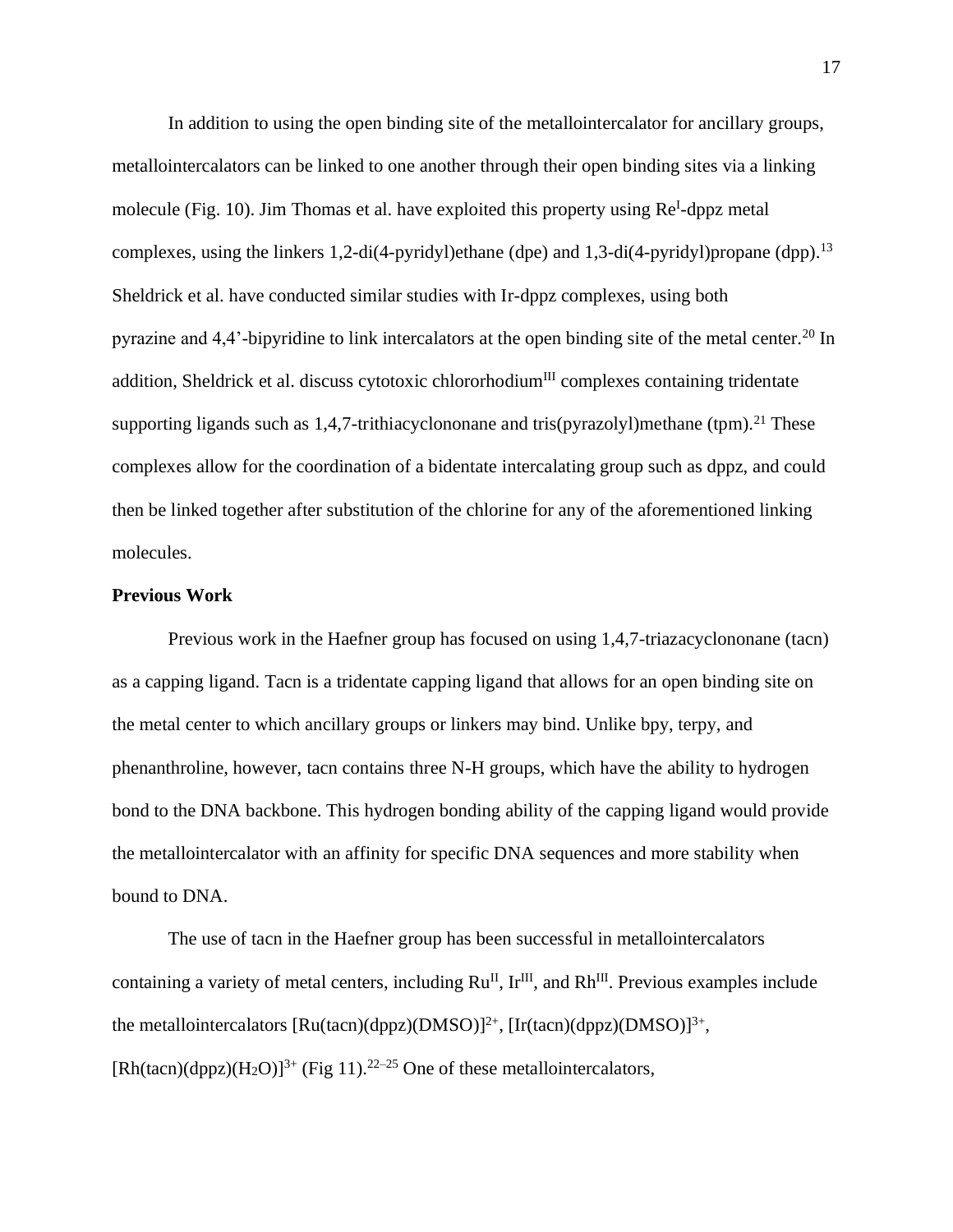

*Figure 11: Three metallointercalator complexes containing the tacn capping ligand previously synthesized by the Haefner group. From left to right: [Ru(tacn)(dppz)(DMSO)]2+,*   $[Ir(tacn)(dppz)(DMSO)]^{3+}$ ,  $[Rh(tacn)(dppz)(H_2O)]^{3+}$ .

[Rh(tacn)(dppz)(H2O)][CF3SO3]3, underwent preliminary DNA binding studies with calf-thymus DNA. Another DNA intercalator, ethidium bromide, was used as a fluorescence probe in the study. It was found that  $[Rh(tacn)(dppz)(H_2O)]^{3+}$  replaced the ethidium bromide when it intercalated into DNA, resulting in the quenching of fluorescence, shown by Figure 12. This result indicated that  $[Rh(tacn)(dppz)(DMSO)]^{3+}$  had a higher binding affinity to DNA than ethidium briomide.



*Figure 12: Absorption spectrum of DNA binding studies of [Rh(tacn)(dppz)(H2O)]3+with calfthymus DNA using ethidium bromide as a fluorescence probe. Each curve corresponds to the fluorescence level with various concentrations of [Rh(tacn)(dppz)(H2O)]3+ ranging from 0 to 8 μM. Emission decreases with increasing concentration of [Rh(tacn)(dppz)(H2O)]3+.*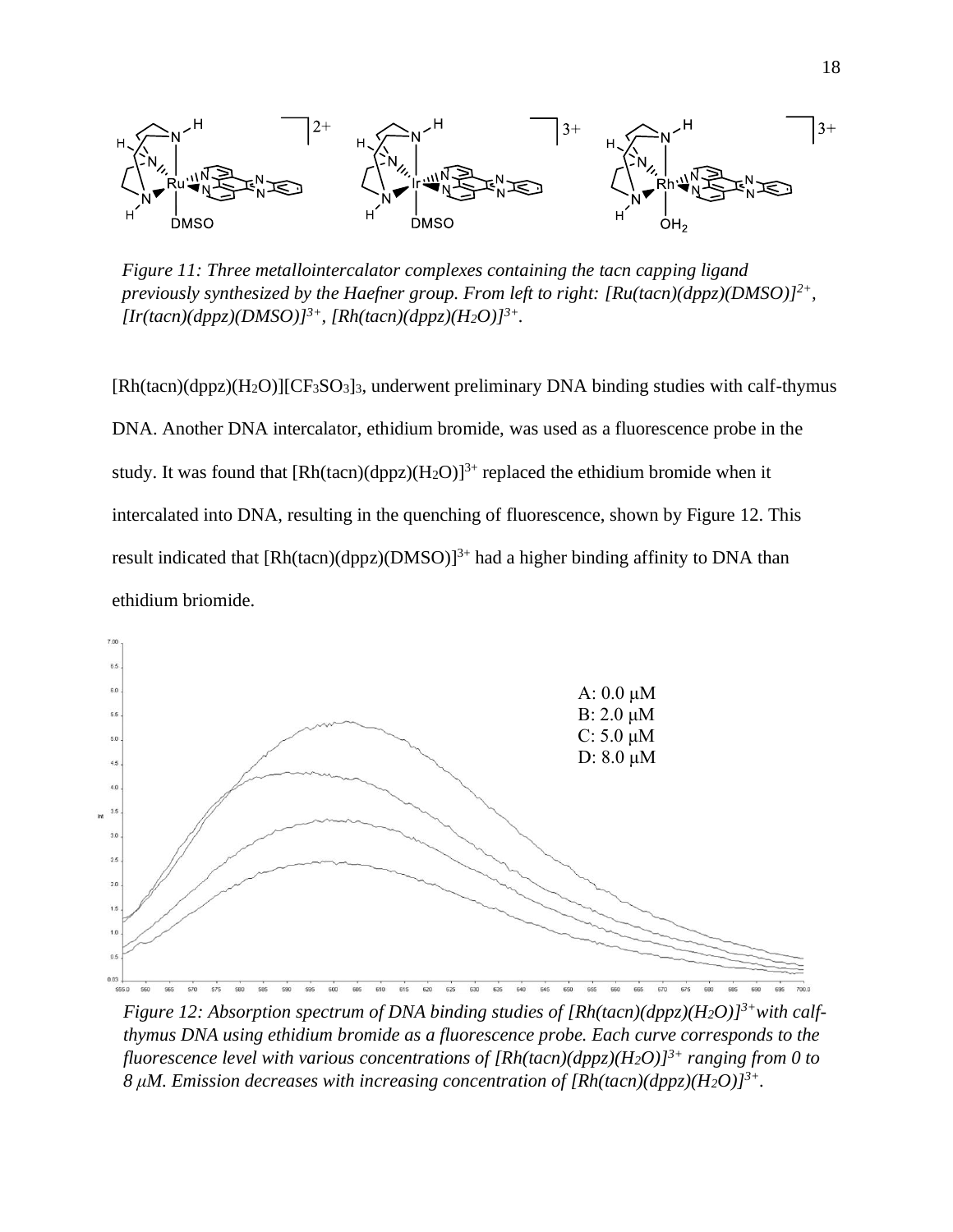## **Current Work**

In an effort to develop new metallointercalators with different supporting groups, we began the examination of the tridentate ligand 4,4-dimethyl-2,2-di-2-pyridyl oxazolidine (Py2NO). Previously, this capping ligand has been used to prepare first-row metal complexes with the general formula of  $M(Py_2NO)2^{n+}$ , where  $M = Mn$ , Fe, Co, and Cu (Fig. 13).<sup>26–29</sup> These complexes were found to exhibit unusual magnetic properties including spin-crossover intermolecular ferromagnetic exchange and single molecule magnetism.<sup>30</sup>



*Figure 13: Molecular structure of [Mn(Py2NO)2] 2+, showing the tridentate nature of Py2NO and its coordination behavior to the metal center. Murray et al. suggest that the Mn2+ ion is in a high-spin d<sup>5</sup> state, whereas our Re3+ ion is expected to be in a low-spin d<sup>4</sup> state, possibly suggesting a difference in behavior of these metal ions even though they reside in the same group.*

Our interest in the ligand derives from its tridentate nature. Py2NO would function as a capping ligand, making available the sixth coordination site of the metal center. Furthermore, the oxygen donor atom could act as a hydrogen bond acceptor, forming a hydrogen bond with the DNA backbone and thus providing more stability to the metallointercalator. Finally, the radical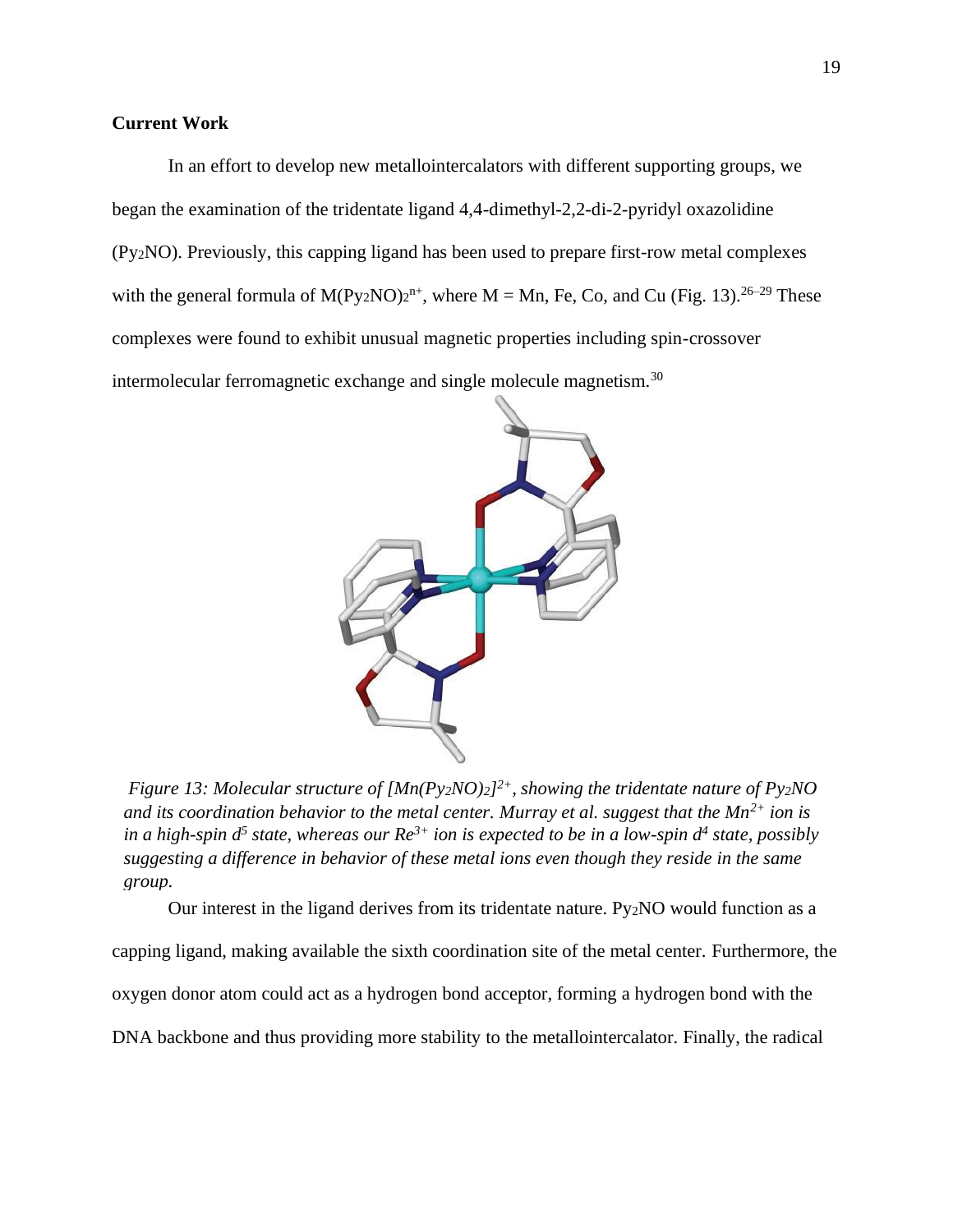nature of the hydroxide group could impart additional reactivity upon intercalation of the complex with DNA.

To date, there have been no reports of using  $Py_2NO$  to support second or third-row metal ions. We are particularly interested in using Py2NO to develop new metallointercalator complexes of rhenium. As previously mentioned, metallointercalators of rhenium are relatively unknown, with the only reported Re-dppz metallointercalator having a charge of +1. Our target is the metallointercalator  $[Re(P_{V2}NO)(dp_{DZ})H_2O]^{3+}$  (Fig. 15). This metallointercalator is novel in many ways, one of which is the utilization of the  $Re^{III}$  oxidation state instead of  $Re^{I}$ . The Py<sub>2</sub>NO group will bind to the  $\text{Re}^{3+}$  ion through its two nitrogen atoms on the molecule's pyridine rings, as well as through a free radical oxygen which is part of a nitroxide on the oxazolidine ring. The dppz group will bind to the  $\text{Re}^{3+}$  ion through two of its nitrogen atoms. Figure 14 shows the open binding site, designated by "**L**", to which ancillary groups may bind.

This metallointercalator design has the potential to show various interesting properties. One such property, for example, is the ability to be tuned to bind to specific DNA sequences. Due to the complex's open binding site, this metallointercalator's physical and chemical properties will change, depending on the substituent bound to the open binding site of the complex. For example, some substituents may allow for increased hydrogen bonding between the metallointercalator complex and the DNA, thus allowing for more stability of the interaction



*Figure 14: A diagram of one of our proposed metallointercalators. Emphasis is placed on the open binding site, designated by the bolded "L", which allows for the fine-tuning of the physical and chemical properties of the complex.*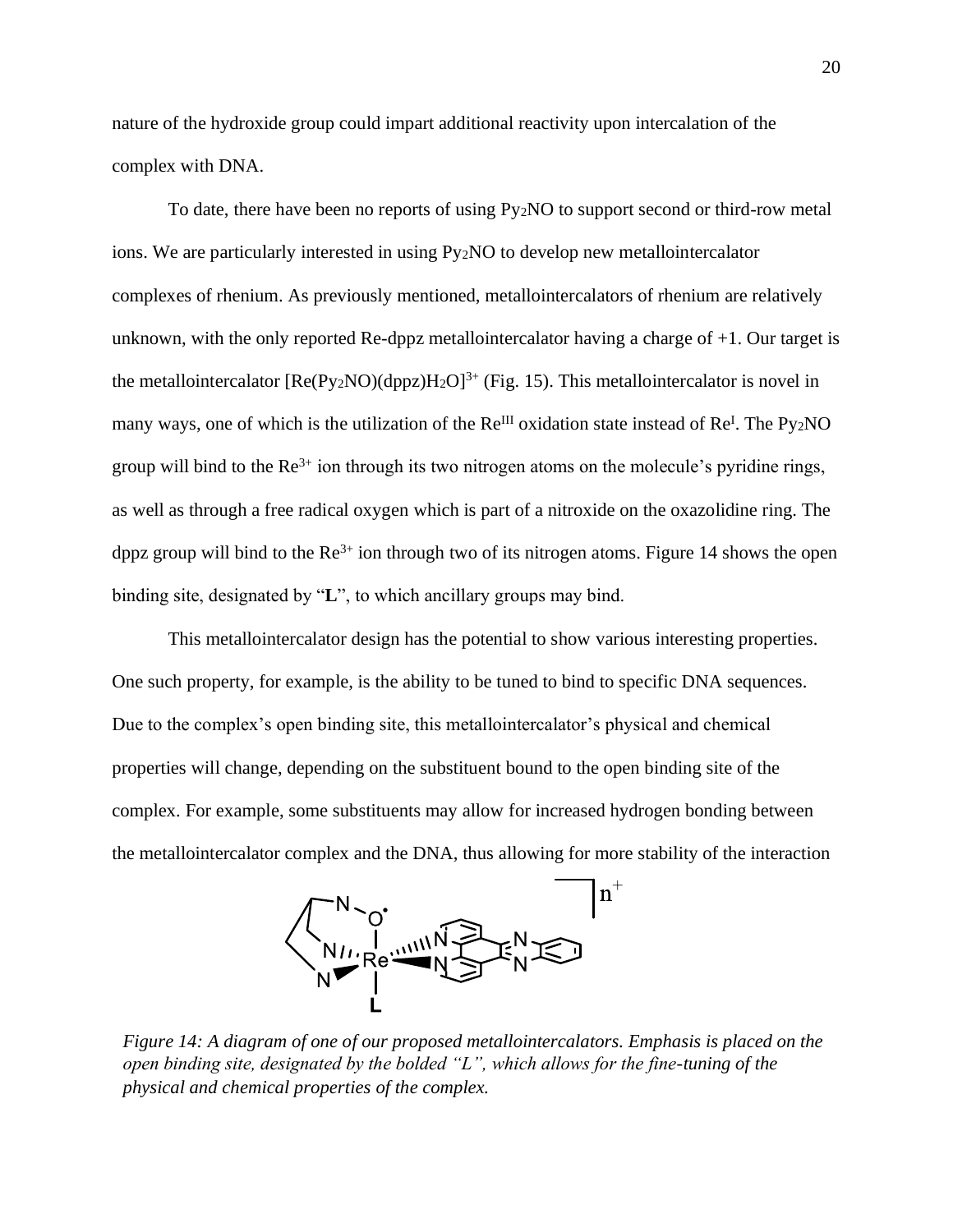between the metallointercalator and the DNA. Conversely, another substituent may inhibit hydrogen bonding between the metal complex and the DNA at that or another specific site.

Another property that we expect this metallointercalator complex to exhibit is the ability to emit light when bound to DNA. As mentioned previously, some metallointercalator complexes containing dppz have been shown to fluoresce when bound to DNA, behaving as a "light switch". This property would facilitate the process of identifying DNA damage, reducing the time required for the DNA damage to be repaired.

Herein, we describe the synthesis and characterization of the metallointercalator intermediate Re(Py<sub>2</sub>NO)Cl<sub>3</sub>. We have also discovered another intermediate, ReO(dpk-OEt)Cl<sub>2</sub>, a known complex which has been synthesized through a novel method in higher yield. A compound believed to be the metallointercalator  $[ReO(dpk-OEt)dppz]^{2+}$  has been synthesized as well. The syntheses of these compounds, their physical and chemical properties, as well as data obtained from infrared spectroscopy, UV/Vis spectroscopy, and x-ray diffraction studies will be described.



*Figure 15: Chemical structure of one of our proposed novel metallointercalators: [Re(Py2NO)(H2O)dppz]3+. A shorthand for Py2NO is shown to the right of the structure.*

## **Experimental Section**

**Materials and Methods.** All reagents and solvents were purchased from commercial sources and used without further purification. Unless otherwise noted, all reactions were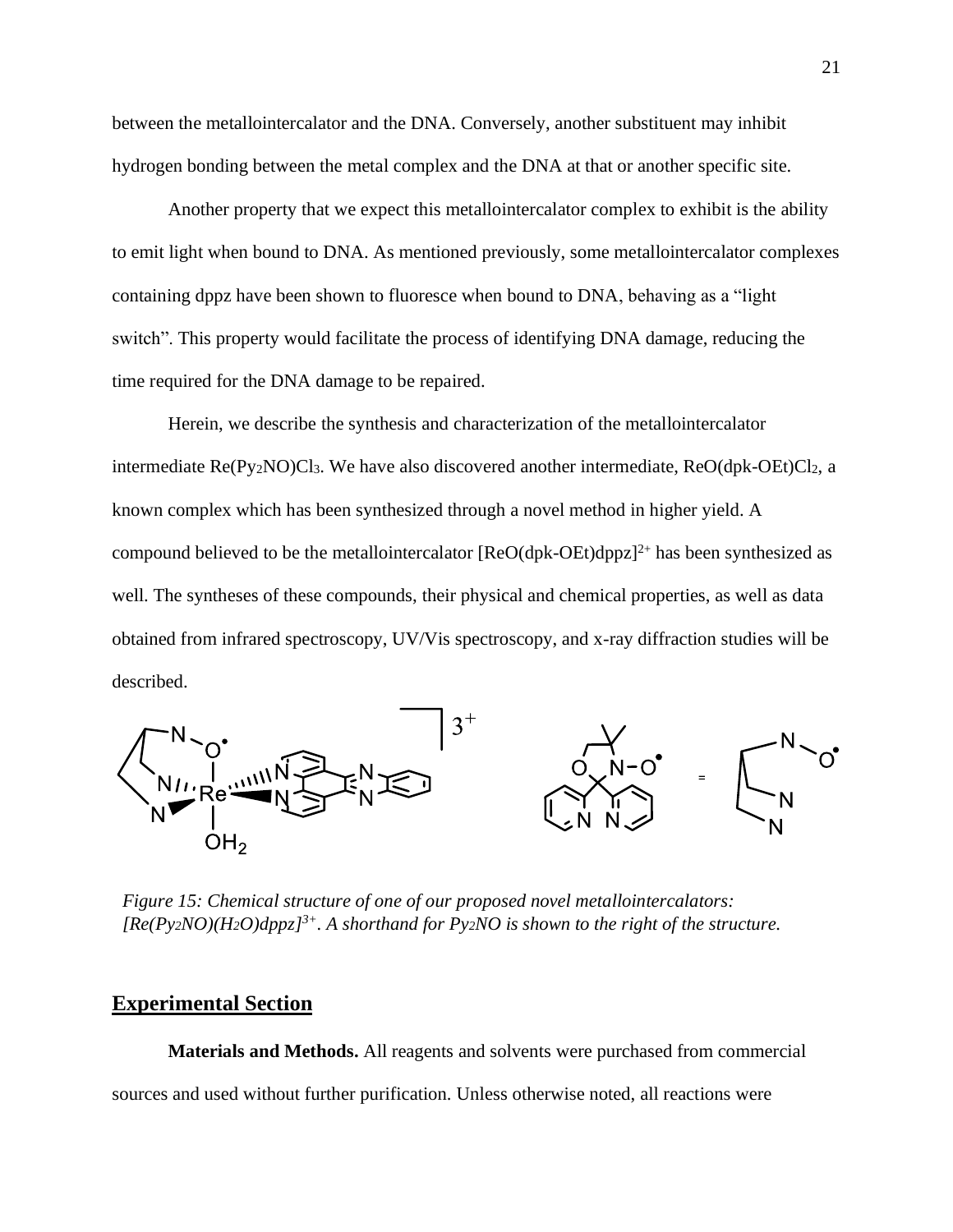conducted in an argon atmosphere using standard Schlenk line techniques. Work up of products was performed in air.

**Characterization Techniques.** Powders and crystals were analyzed by IR spectroscopy using a PerkinElmer® Frontier FT-IR/NIR Spectrometer. UV/Vis analysis was conducted using both a PerkinElmer<sup>®</sup> Lambda 25 UV/Vis Spectrometer and a Hewlett-Packard<sup>®</sup> Model 8453 diode array spectrometer in the solvents specified by the synthetic procedure. NMR spectral data was obtained using a JEOL 400 mHz spectrometer in deuterated solvents specified by the synthetic procedure. Chemical shifts were referenced using the known chemical shifts of the protio impurity in the deuterated solvent. X-ray diffraction studies were conducted by Dr. James Golen at the University of Massachusetts, Dartmouth. Data were collected at 24 °C on a Bruker D8 Venture X-ray instrument using Mo K alpha radiation and data were corrected for absorption with SADABS. Structure was solved by direct methods and all non-hydrogen atoms of main molecule were refined anisotropically by full matrix least squares on  $F<sup>2</sup>$ . All hydrogen atoms were placed in calculated positions with appropriate riding parameters.

#### **Synthetic Procedures.**

**4,4-dimethyl-2.2-di(2-pyridyl)oxazolidine (Py2NO).** Synthesis of Py2NO was adapted from a literature procedure.<sup>26</sup> Di(2-pyridyl)ketone (9.71 g, 51.7 mmol), 2-amino-2 methylpropanol (110 mL, 1.13 mol), and concentrated sulfuric acid (25 drops) were added to 200 mL of toluene and refluxed for four days. The solution was then cooled to room temperature and concentrated. Water (200 mL) and diethyl ether (100 mL) were then added to the solution, forming aqueous and organic layers. The organic layer was separated, and the aqueous layer was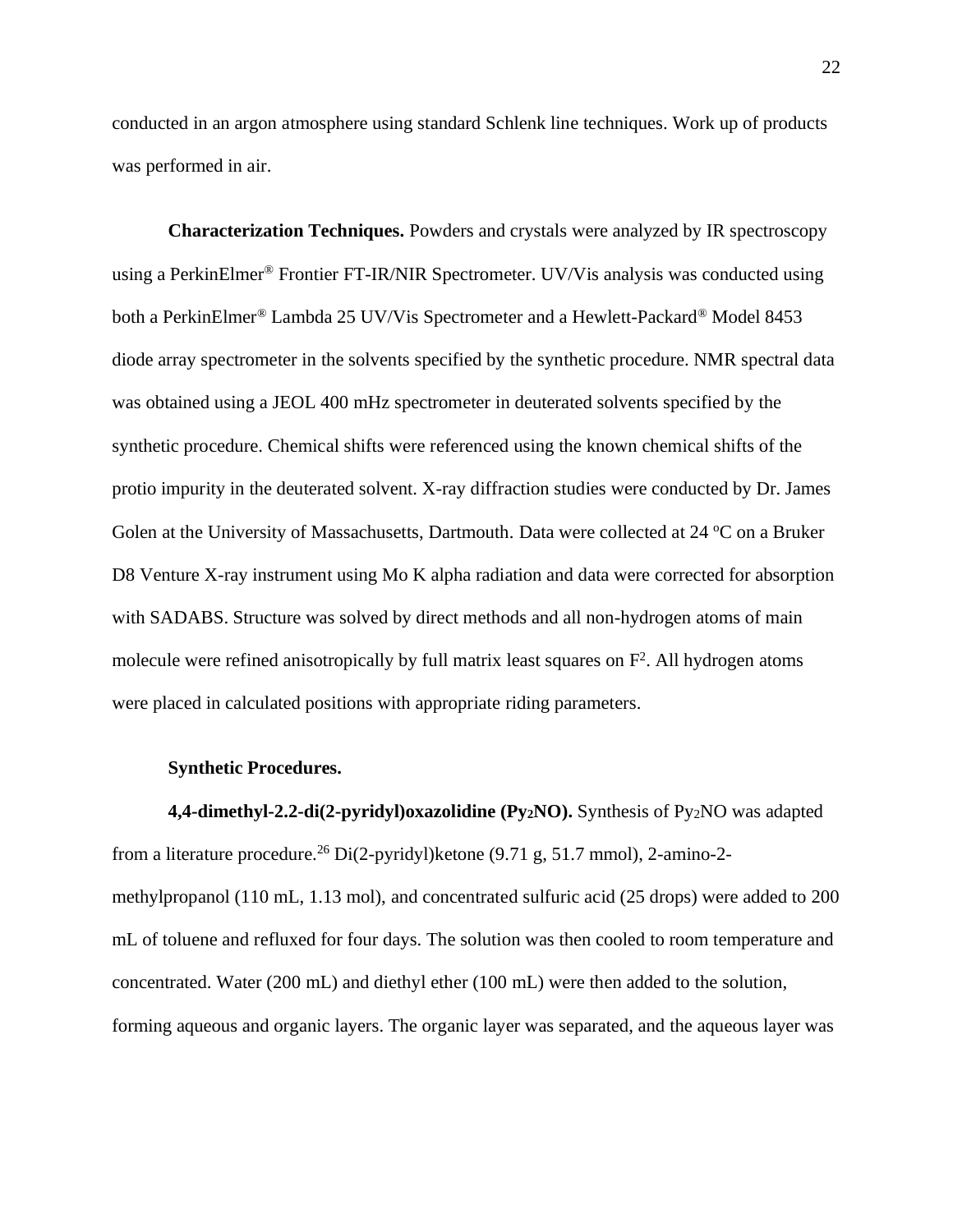extracted twice with CH<sub>2</sub>Cl<sub>2</sub> (100 mL). The organic layers were combined and dried with MgSO4, and the solvents were evaporated, yielding an intermediate compound.<sup>26</sup>

The intermediate (3.01 g, 11.8 mmol) was mixed with diethyl ether (40 mL), and the solution was cooled on ice. Added to this solution was a solution containing metachloroperoxybenzoic acid (MCPBA, 4.34 g, 17.6 mmol) in 40 mL of diethyl ether. The reaction mixture was allowed to stand for four hours. A cold,  $5\%$  Na<sub>2</sub>CO<sub>3</sub> solution (40 mL) was added to the reaction mixture to separate the aqueous and organic layers. The organic phase was extracted four times with the Na<sub>2</sub>CO<sub>3</sub> solution (40 mL), while the aqueous phase was extracted five times with CH<sub>2</sub>Cl<sub>2</sub> (40 mL). The organic phases were combined, washed twice with cold 5% Na<sub>2</sub>CO<sub>3</sub> solution (40 mL), and dried with MgSO4. The solvents were evaporated under vacuum, yielding an orange solid.<sup>26</sup> The orange solid was chromatographed on silica gel with acetone. Yield: 2.20 g (68%). IR (cm-1 ): 3055 w, 2975 w, 2873 w, 1682 m, 1586 s, 1571 m, 1541 m, 1464 s, 1435 s, 1363 m, 1318 m, 1245 m, 1051 s, 992 s, 944 s, 775 s, 751 s. UV/Visible (CH3CN; λmax, nm): 260.

#### **Tetrabutylammonium Octachlorodirhenate (TBA2[Re2Cl8]).** Synthesis of

TBA<sub>2</sub>[Re<sub>2</sub>Cl<sub>8</sub>] was adapted from a literature procedure.<sup>31</sup> TBA[ReO<sub>4</sub>] (1.5 g, 3.04 mmol) was added to a 100 mL Schlenk flask, and the flask was filled with argon. Benzoyl chloride (15 mL, 129 mmol) was then syringed into the flask, resulting in a pale yellow solution, which changed in color from pale yellow to orange, red, and eventually dark green as the solution was heated. The flask was fitted with a reflux condenser and the solution was gently refluxed overnight (20-24 h). After 24 h, the reaction was cooled to room temperature, and a solution containing tetrabutylammonium bromide (2.5 g, 7.75 mmol), ethanol (35 mL), and concentrated aqueous hydrochloric acid (5 mL) was added to the reaction mixture. This solution was allowed to reflux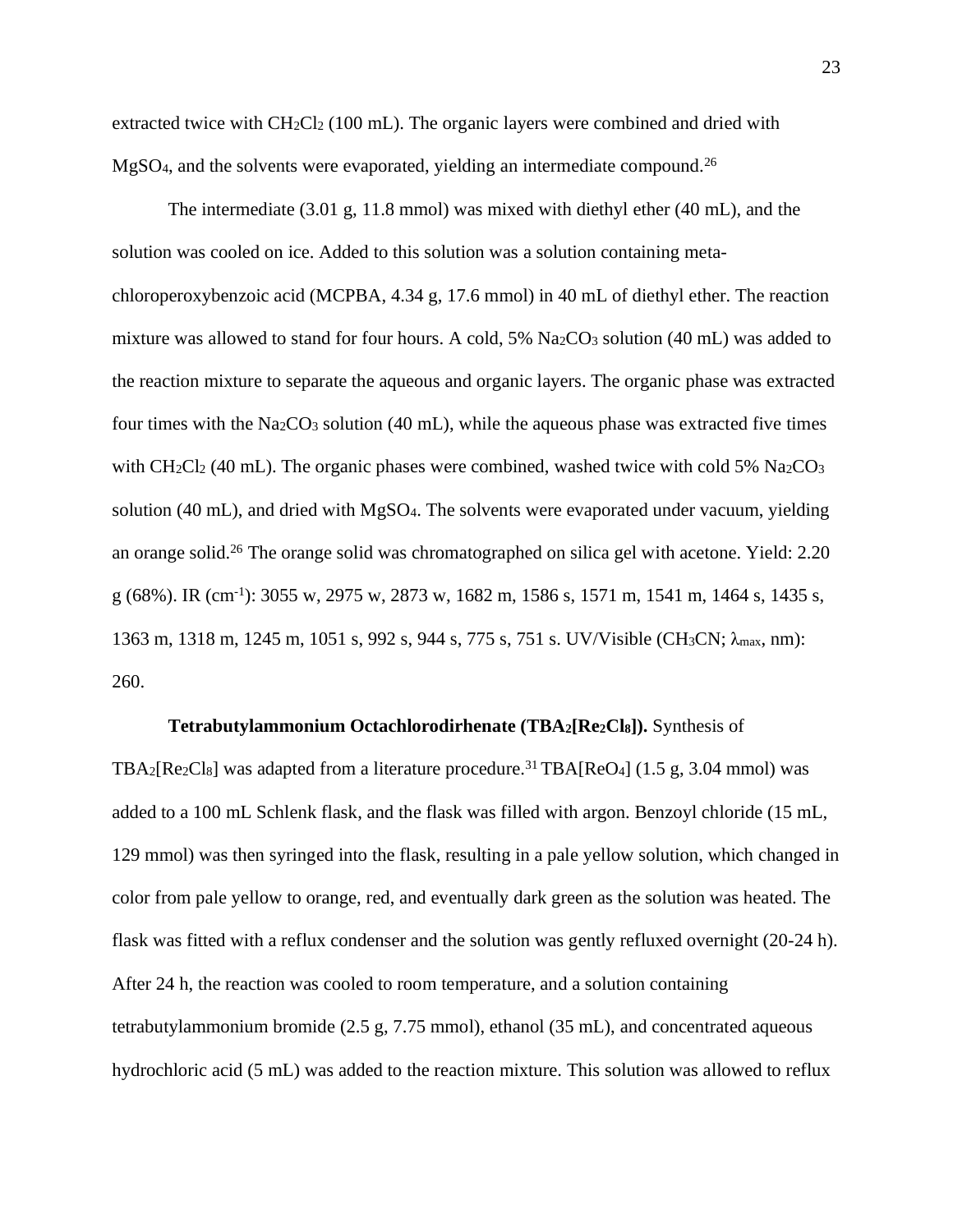for an additional hour, after which it was cooled to room temperature and evaporated to roughly 25-30 mL using a rotary evaporator. The solution was then filtered through a 30 mL medium porosity sintered glass frit, and the resulting blue crystals were washed with 3 5-mL portions of ethanol, 10 mL of diethyl ether, and dried under vacuum.

The crude product was added to stirred, boiling methanol (50 mL) containing one drop of concentrated aqueous hydrochloric acid, then immediately filtered through a 30 mL medium porosity sintered glass frit into concentrated aqueous hydrochloric acid (50 mL). Some dark blue crystals precipitate at this stage and were isolated. Evaporation of the methanol via a rotary evaporator yields more crystals. Yield:  $1.32 \text{ g} (76\%)$ . IR (cm<sup>-1</sup>): 2954 s, 2876 s, 1476 s, 1381 s, 1179 w, 1152 m, 1107 w, 1051 w, 1025 m, 879 s, 796 w, 736 s. UV/Visible (CH3CN; λmax, nm): 685.

**Re(Py2NO)Cl3.** TBA2[Re2Cl8] (100 mg, .088 mmol) and Py2NO (47.4 mg, 0.175 mmol) were refluxed in CH3CN (5 mL) in air for 24 hours. The acetonitrile was removed under vacuum, leaving a brown, oily product to which 10 mL each of acetone and hexane were added (1:1 volumetric ratio). The solvents were removed using a rotary evaporator, resulting in the formation of a red/brown solid which was washed with ethanol and filtered using a Hirsch funnel. IR (cm<sup>-1</sup>): 3082 w, 2963 w, 2871 w, 1604 m, 1653 m, 1441 s, 1283 m, 1236 m, 1164 m, 1093 m, 1028 m, 965 m, 912 m, 766 s. UV/Visible (CH<sub>3</sub>CN; λ<sub>max</sub>, nm): 485, 272. <sup>1</sup>H NMR (400 MHz, CD3CN, δ): 8.75 (t, 1H, py), 8.2 (q, 2H, py), 7.6 (d, 1H, py), 3.05 (s, 2H, -CH2), 0.95 (s, 6H, (-CH3)2).

**ReO(dpk-OEt)Cl<sup>2</sup> (Method A).** TBA2[Re2Cl8] (100 mg, 0.088 mmol) and Py2NO (47.4 mg, 0.175 mmol) were refluxed in ethanol (10 mL) under argon for 24 hours. The solution turned green upon addition of the ethanol, and became very dark within 15 minutes. A blue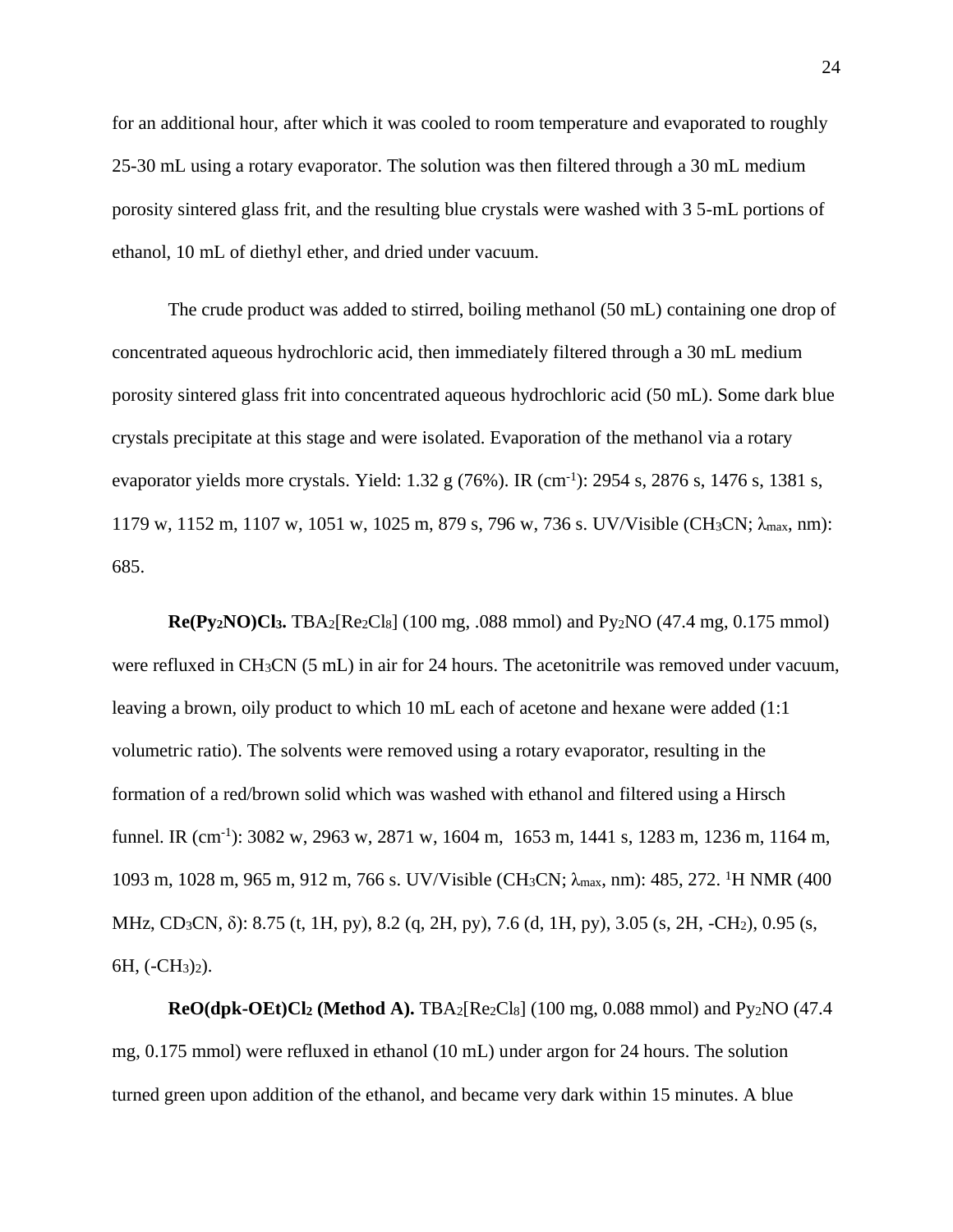precipitate formed after 24 hours, and was filtered using a Hirsch funnel and washed with diethyl ether. The solid was dissolved in methylene chloride, and the solvent was allowed to slowly evaporate. Dark blue crystals formed upon evaporation of the methylene chloride. Yield: 30 mg (34%). Infrared, UV-visible, and NMR spectroscopic data of the sample were also obtained. IR (cm-1 ): 3073 w, 2978 w, 1601 m, 1438 m, 1280 m, 1233 s, 1218 m, 1170 m, 1120 w, 1093 m, 1045 m, 1007 m, 965 s, 953 m, 891 w, 805 m, 766 s, 698 s, 671 s. UV/Visible (CH<sub>3</sub>CN; λ<sub>max</sub>, nm): 342, 315, 249. <sup>1</sup>H NMR (400 MHz, (CD<sub>3</sub>)<sub>2</sub>SO, δ): 8.42 (d, 2H, py), 8.05 (q, 4H, py), 7.78 (t, 2H, py), 3.65 (q, 2H, -O*CH2*CH3), 1.30 (t, 3H, -OCH2*CH3*).

**ReO(dpk-OEt)Cl<sup>2</sup> (Method B).** TBA2[Re2Cl8] (250 mg, 0.219 mmol) and di-2-pyridyl ketone (80.7 mg, 0.438 mmol) were refluxed in ethanol (10 mL) in air. The reaction proceeded as previously described, with the solution turning light green upon addition of ethanol and darker green within 15 minutes. A blue precipitate formed after 24 hours of reflux, and was filtered through a Hirsch funnel and washed with ethanol and diethyl ether.The crude product was dissolved in methylene chloride and filtered through a 5.75" inch glass pipet filter containing roughly 0.5 cm of Celite® into a 20 mL scintillation vial. The vial was then covered with Parafilm pierced with seven evenly distributed holes, and the solvent was allowed to slowly evaporate. Blue crystals formed upon evaporation of the solvent. Yield: 178 mg (81%).

**[ReO(dpk-OEt)dppz]2+ .** ReO(dpk-OEt)Cl2 (50 mg, 0.995 mmol), silver trifluoromethanesulfonate (50.9 mg, 0.198 mmol), and dppz (28.6 mg, 0.101 mmol) were added to CH3CN (5 mL) in a 50 mL round-bottomed flask. The solution was then gently refluxed in air for 24-28 hours. A gray/green precipitate formed and was filtered off using a Hirsch funnel. The resulting dark red filtrate was then pipet filtered through roughly 0.5 cm of Celite®. The solution was cooled on ice, and saturated aqueous potassium hexafluorophosphate was subsequently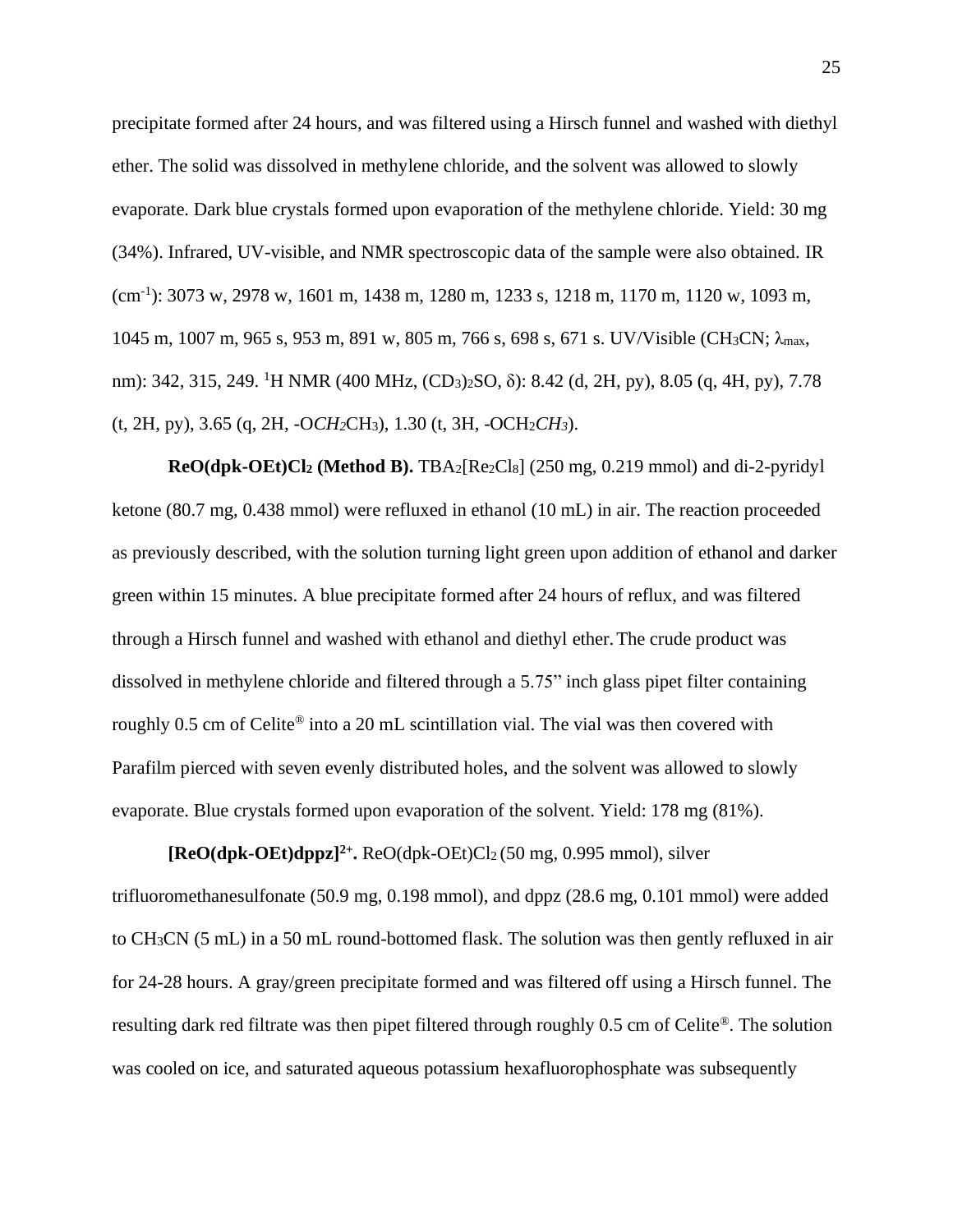added. The solution then appeared as a brown suspension as  $[ReO(dpk-OEt)dppz][PF<sub>6</sub>]$ precipitated. The red/brown precipitate was then isolated by filtration through a medium porosity sintered glass frit before being dried under vacuum. The compound believed to be [ReO(dpk-OEt)dppz][PF6]<sup>2</sup> was then dissolved in acetone and the solution was pipet filtered through 0.5 cm of Celite®. In a 20 mL scintillation vial, 5 mL of this solution was layered with toluene (5 mL), and the acetone was allowed to evaporate. Small, cube-shaped, red-orange crystals formed. Yield: 83.7 mg (42%). IR (cm<sup>-1</sup>): 3642 w, 3099 w, 1700 w, 1608 m, 1497 m, 1423 m, 1360 m, 1238 m, 1080 m, 1038 m, 957 m, 829 s, 763 s, 728 s. UV/Visible (CH3CN; λmax, nm): 374, 358, 277. <sup>1</sup>H NMR (400 MHz, CD3CN, δ): 9.70 (d, 1H, py), 8.50 (q, 2H, dppz), 8.17 (q, 1H, py), 7.97 (d, 1H, dppz), 7.83 (t, 1H, py), 0.95 (t, 1H, -OCH2*CH3*).

## **Results and Discussion**

#### **Synthesis of Py2NO**



*Figure 16: Chemical reaction of di-2-pyridyl ketone, 2-amino-2-methyl propanol, and MCPBA to produce the tridentate ligand Py2NO.*

The Py2NO ligand was synthesized first by the reflux of di-2-pyridyl ketone, 2-amino-2 methyl propanol, and sulfuric acid in toluene (Fig. 16). The solution was a bronze color upon addition of the reagents. Upon quenching of the reaction, the solution appeared to be two layers, with a gold colored top layer and a smaller, cloudy layer on the bottom which contained some precipitate. The organic product was isolated from the aqueous byproduct, and this solution was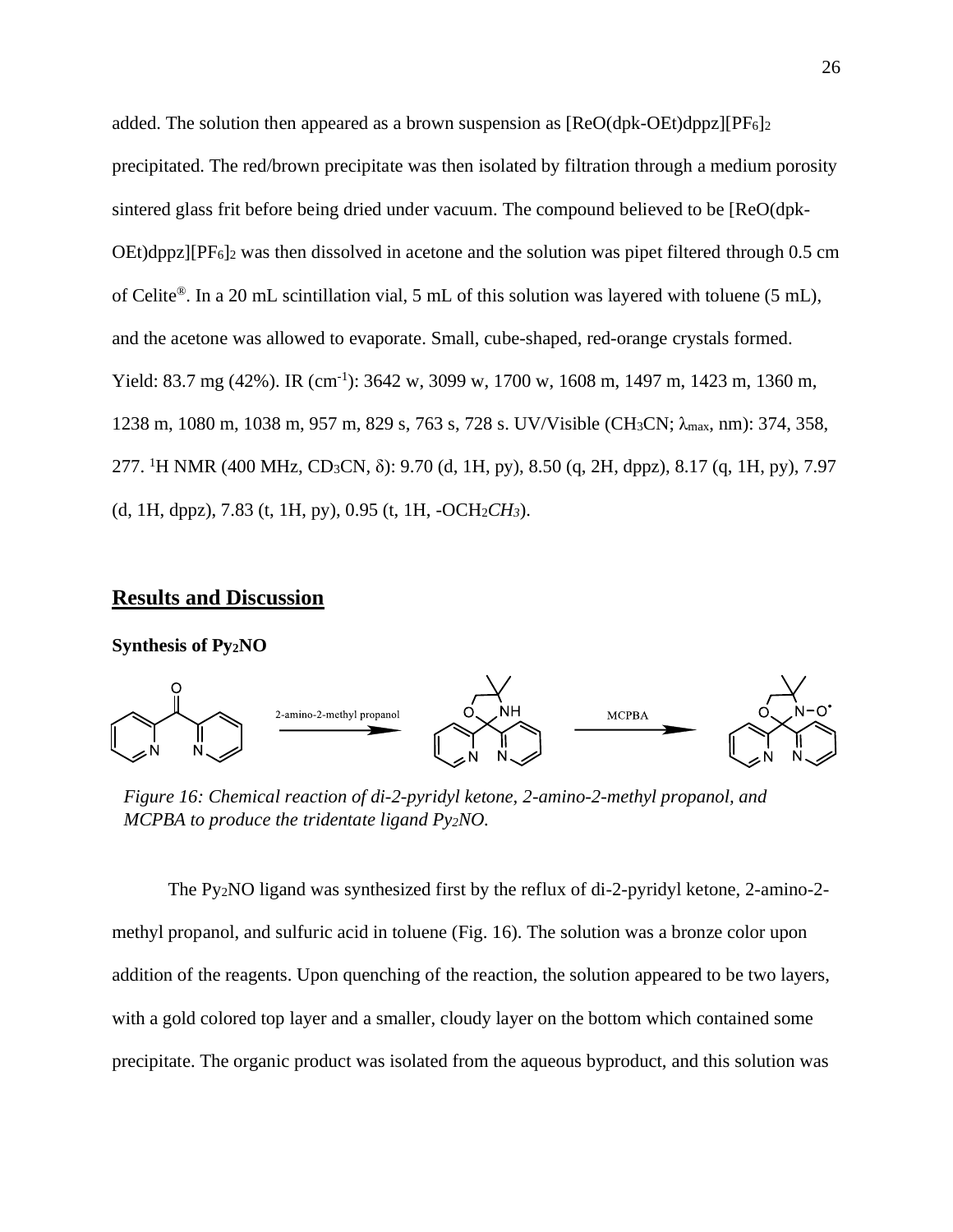light amber in color. A crude, solid product was later obtained, and was light yellow in color with a chalky texture.

This crude product was then oxidized with 3-chloroperoxybenzoic acid (MCPBA) to produce the nitroxide product. The reaction mixture changed in color from green to yellow and eventually orange. The crude product was then chromatographed on silica gel with acetone, yielding the pure Py2NO ligand.

#### **Synthesis of Re(Py2NO)Cl<sup>3</sup>**

Our initial objective was to react two equivalents of  $Py_2NO$  with the  $Re^{3+}$  precursor  $[TBA]_2[Re_2Cl_8]$  in an effort to prepare the intermediate  $Re(Py_2NO)Cl_3$  (Fig. 17). We then envisioned that removal of the halides followed by addition of dppz would lead to the new rhenium-based metallointercalator  $[Re(Py_2NO)(dppz)L]^{3+} (L = CH_3CN)$  or  $H_2O$ ). Reaction of Py2NO with [TBA]2[Re2Cl8] under reflux with CH3CN in air produced a dark red/brown solution. Similar results were obtained under reflux conditions, as well as in other aprotic solvents such as acetone. Removal of the solvent under vacuum consistently produced an oily, intractable solid. We found that a red/brown precipitate could be obtained by the slow addition of equal volume of hexane to acetone solutions of the product, which were then evaporated under vacuum. The crude, red/brown solid compound was soluble in polar aprotic solvents, specifically acetone, acetonitrile, and methylene chloride.

An IR spectrum of the crude solid exhibited vibrations similar to that of free Py2NO but shifted from 0 to 30 cm<sup>-1</sup>, strongly suggesting coordination of the ligand to the rhenium metal center. The electronic absorption spectrum of the solid contained absorbances at 485 and 272 nm. The Re2Cl<sup>82-</sup>  $\delta$ - $\delta^*$  transition at 685 nm, however, was absent, indicating that cleavage of the Re-Re quadruple bond had occurred.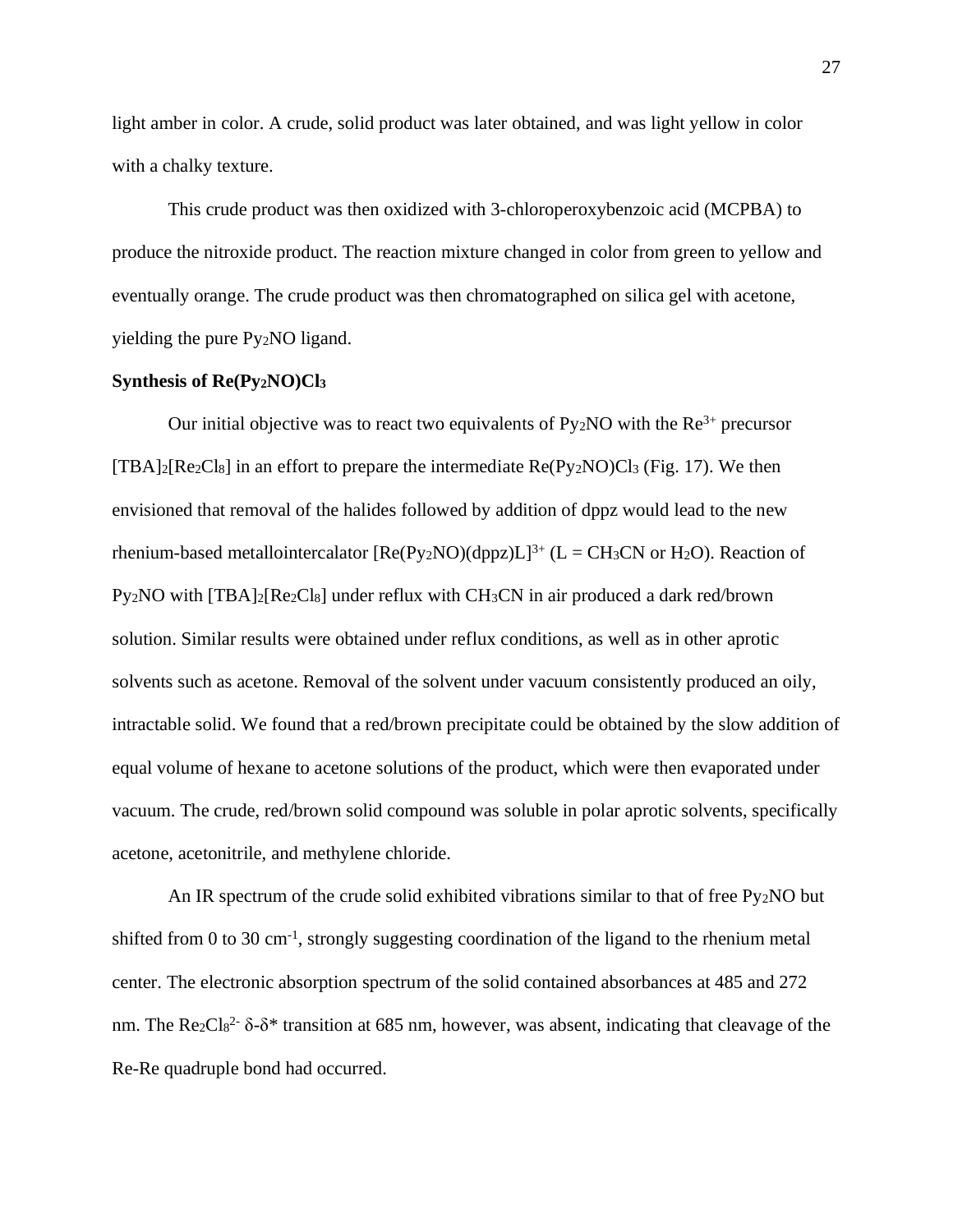

*Figure 17: Chemical reaction of TBA2[Re2Cl8] and Py2NO in acetonitrile to produce the intermediate Re(Py2NO)Cl3.*

The <sup>1</sup>H NMR spectrum of the solid (Fig. 18) revealed a complex set of broad resonances in the aromatic region. The broadness of the resonances is indicative of a paramagnetic species. Cleavage of the Re-Re quadruple bond would produce a mononuclear  $\text{Re}^{3+}$ , low spin  $d^4$  center that would be expected to be paramagnetic. It appears as though there are two sets of aromatic resonances. The first set consists of broad resonances at 8.75, 8.2, and 7.6 ppm. This would be consistent with a symmetric  $Re(Py_2NO)$  species such as  $Re(Py_2NO)Cl_3$ , where the two pyridyl groups would be equivalent. There is also a more intense resonance at 1.0 ppm which integrates for roughly seven protons. This resonance corresponds to the dimethyl group on the oxazolidine ring. The methylene protons of the ring appear at 3.0 ppm. The second set of resonances in the aromatic region are more numerous and suggest a Py2NO complex that lacks mirror symmetry, thus making the pyridyl rings inequivalent. Similar resonances appear upfield in the methyl and methylene regions.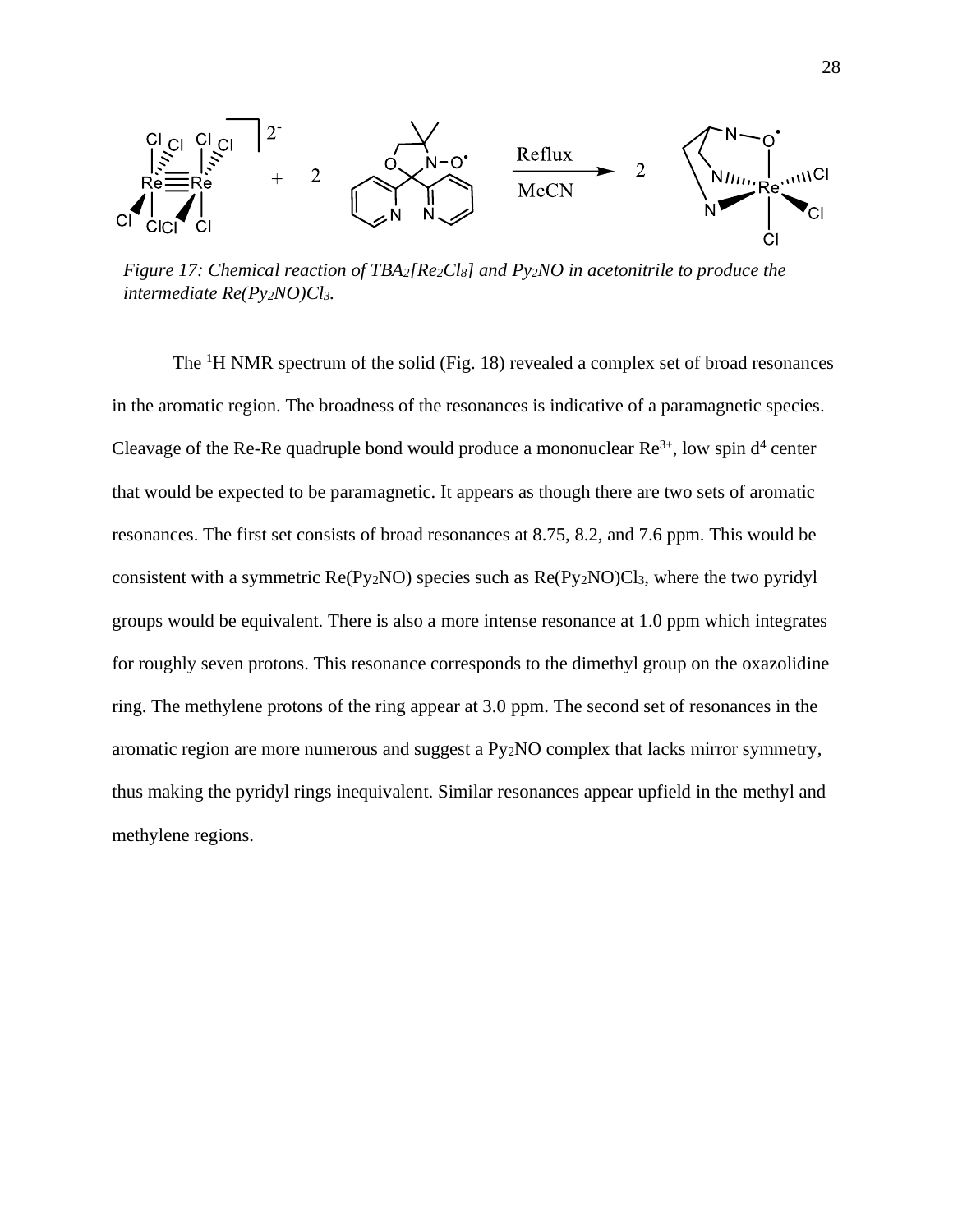

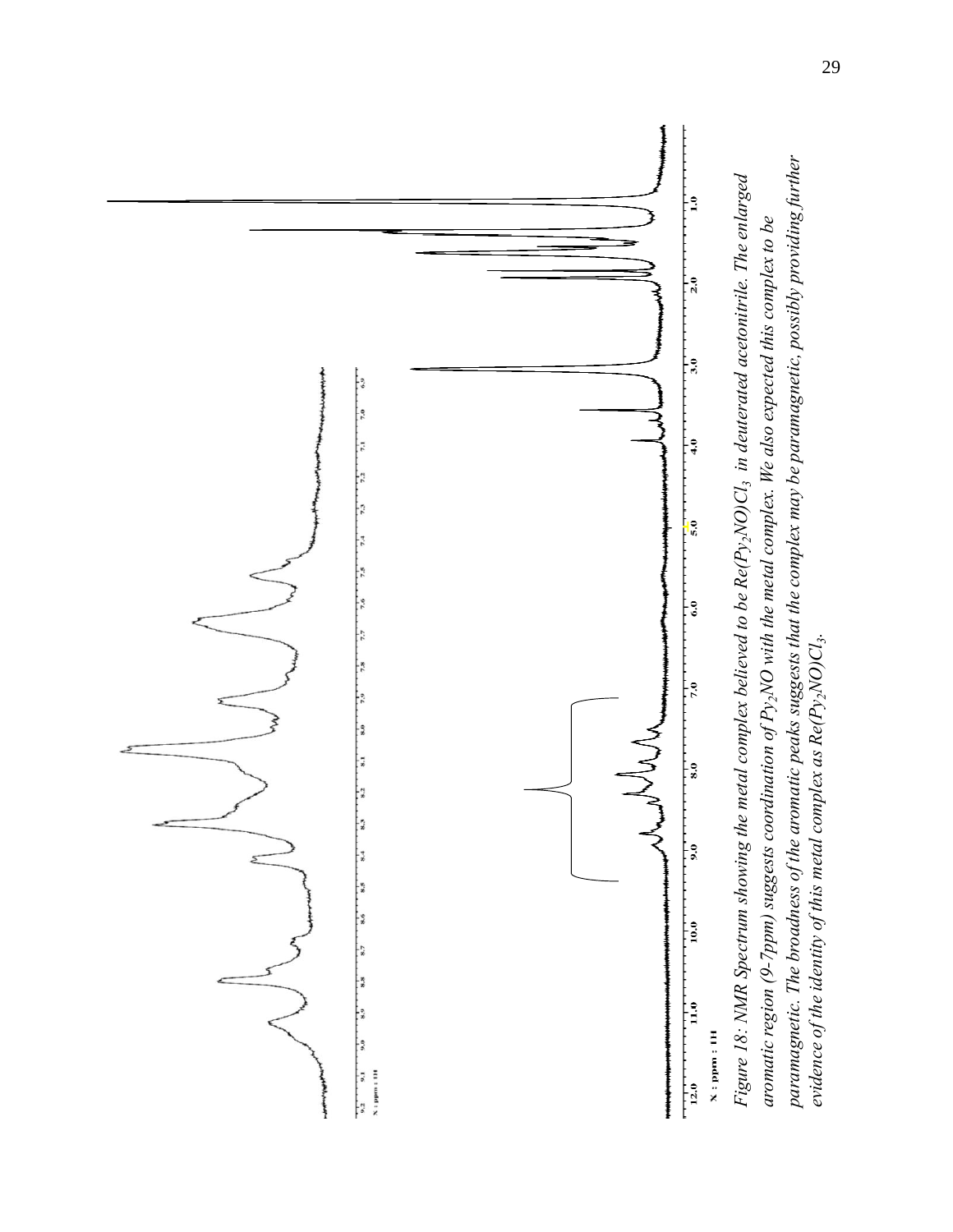Unfortunately, attempts to obtain single crystals of the intermediate Re(Py<sub>2</sub>NO)Cl<sub>3</sub> have been unsuccessful, and further studies will need to be conducted in order to properly characterize this complex as  $Re(Py_2NO)Cl_3$ . The yields of this product were very low, and were insufficient for the synthesis of the metallointercalator  $[Re(Py_2NO)(dppz)H_2O]^{3+}$ . It is important to note that since the complex is expected to be paramagnetic, the exact oxidation state of the metal will be complicated by the presence of the nitroxide radical of Py2NO. Regardless of the metal oxidation state, however, that the overall charge of the complex should remain 3+.

#### **Synthesis of ReO(dpk-OEt)Cl<sup>2</sup>**

Surprisingly, the reaction between TBA<sub>2</sub>[Re<sub>2</sub>Cl<sub>8</sub>] and Py<sub>2</sub>NO in alcohols such as ethanol under argon resulted in the precipitation of a blue solid (Fig. 19). Single crystals of this blue complex were obtained by dissolution in and slow evaporation of methylene chloride. An x-ray



*Figure 19: Chemical reaction of TBA2[Re2Cl8] and Py2NO in ethanol to produce the intermediate ReO(dpk-OEt)Cl2.*

diffraction study on the compound revealed it to be the  $\text{Re}^V$  oxo complex  $\text{ReO}(\text{d}p\text{k}-\text{OE}t)Cl_2$ . Apparently, this reaction results in the decomposition of the Py2NO ligand to reform di-2-pyridyl ketone, which then reacts with ethanol to form the dpk-OEt ligand. While the origin of the Re<sup>V</sup> oxo is unknown, it appears likely to be derived from the nitroxide oxygen of the Py2NO. Transfer of the oxygen to the rhenium metal center facilitates further decomposition of Py2NO. Additional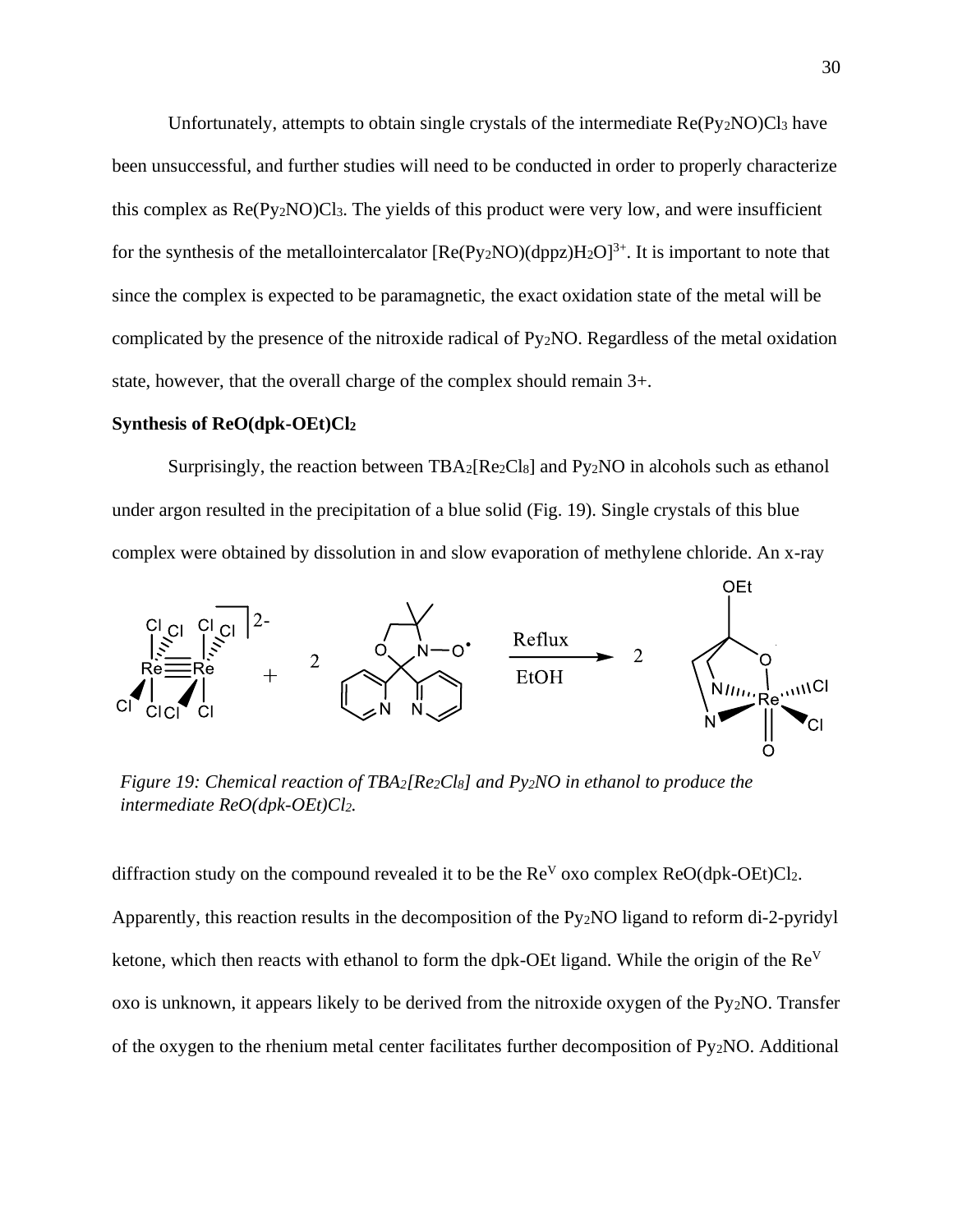

*Figure 20: Chemical reaction of TBA2[Re2Cl8] and di-2-pyridyl ketone in ethanol to produce the intermediate ReO(dpk-OEt)Cl2.*

studies are required to identify the source of the oxo group and the decomposition byproducts of the Py2NO ligand.

This Re<sup>V</sup> oxo sample can be prepared in much higher yield through the direct reaction of TBA2[Re2Cl8] with di-2-pyridyl ketone in ethanol in air (Fig. 20). In fact, the yield for ReO(dpk-OEt)Cl<sup>2</sup> using TBA2[Re2Cl8] is higher than that previously reported by Gonzàlez et al. using TBA[ $Recl_5(DMF)$ ] as a precursor.<sup>32</sup> A proposed mechanism of this reaction is shown by Figure 21, which suggests that coordination of the nitrogen atoms to the metal activates the carbonyl carbon of di-2-pyridyl ketone. Ethanol acts as a nucleophile, attacking the carbonyl carbon which then produces the dpk-OEt ligand.



*Figure 21: Proposed mechanism of the formation of the dpk-OEt. Metal coordination activates the carbonyl carbon of the di-2-pyridyl ketone, causing the reversible addition of ethanol acting as a nucleophile.*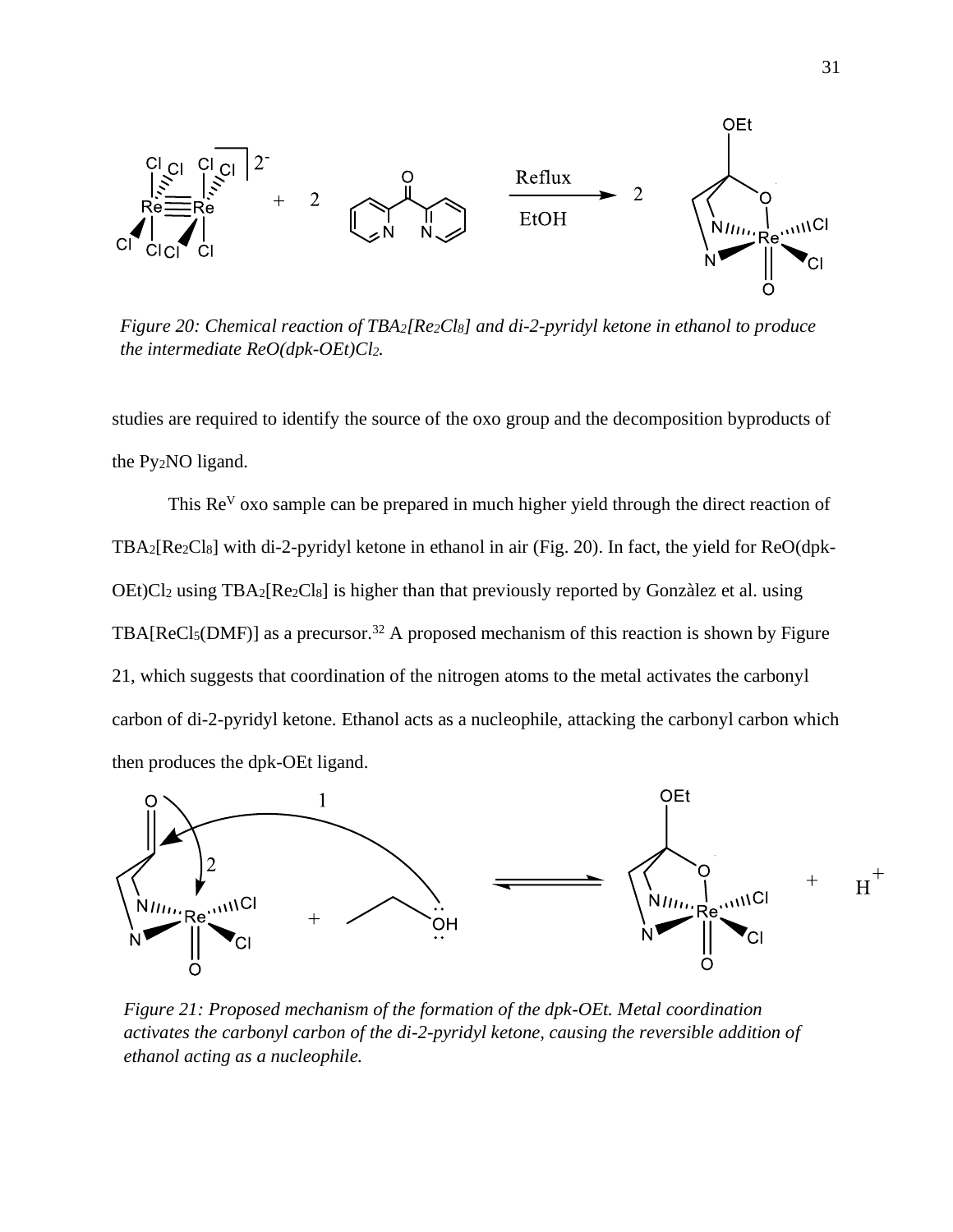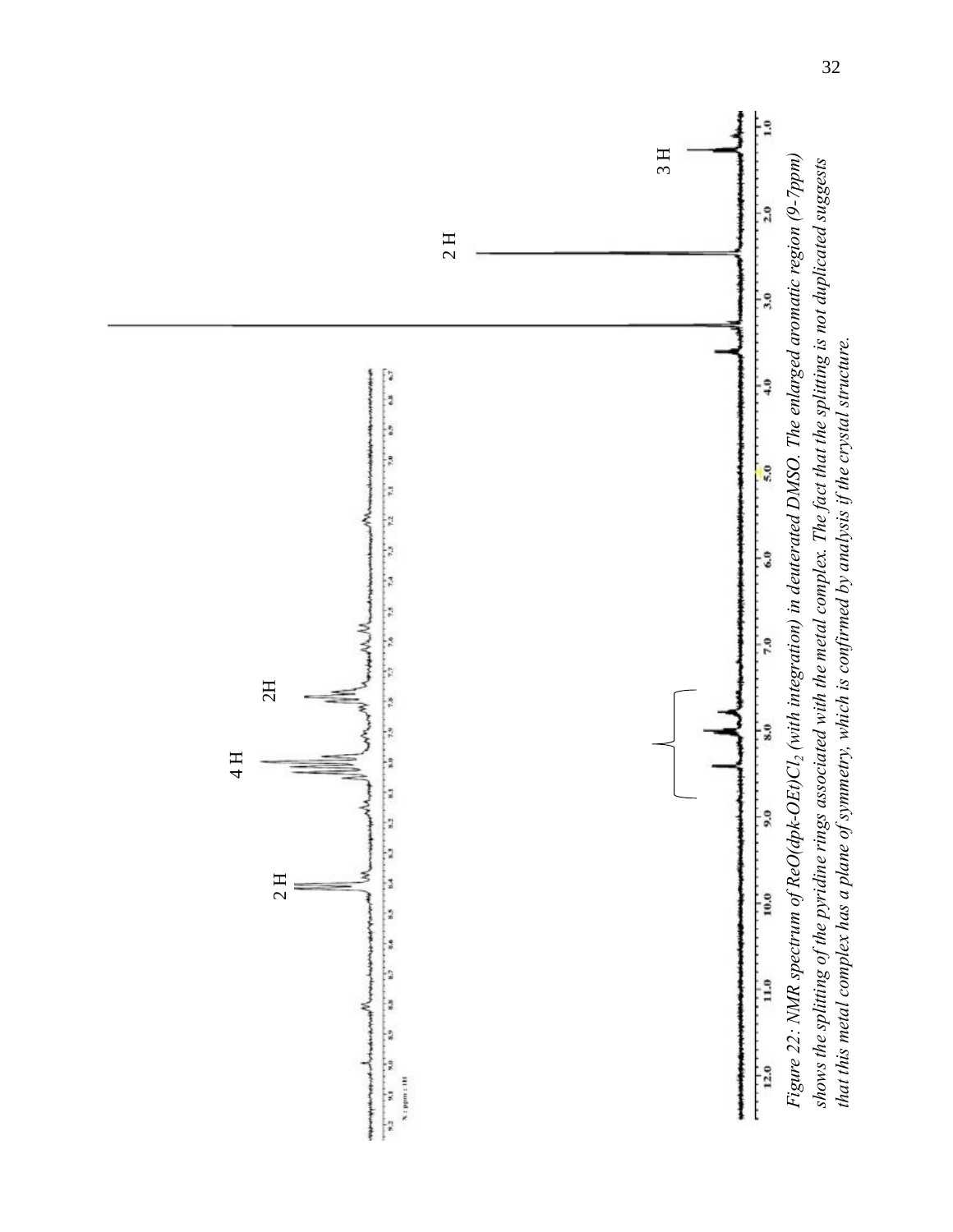The electronic absorption spectrum of ReO(dpk-OEt)Cl2 showed absorbances at 342, 315, and 249 nm, which indicates both the cleavage of the Re-Re quadruple bond as the  $\delta-\delta^*$ transition at 685 nm is absent, and the coordination of the dpk-OEt ligand to the rhenium metal center. The IR spectrum exhibits absorptions consistent with the coordination of the dpk-OEt ligand to the rhenium center. In addition, the strong absorbance at 965 cm<sup>-1</sup> corresponds to the Re=O stretch, also reported at  $965 \text{ cm}^{-1}$  by Gonzàlez et al.<sup>32</sup> The <sup>1</sup>H NMR spectrum (Fig. 22)



*Figure 23: X-ray crystal structure showing ReO(dpk-OEt)Cl2. Rhenium, Oxygen, Chlorine, Nitrogen, Carbon, Hydrogen (White). (Gonzàlez, et al. 2011).* 

shows three major resonances in the aromatic region between 7.5 and 8.5 ppm, which would be consistent with the expectation of ReO(dpk-OEt)Cl<sup>2</sup> being a symmetric species. The quartet at 8.0 ppm is suggestive of proton coupling occurring within the pyridine rings, which would be confirmed by future 2-D NMR experiments such as COSY and HMQC. The upfield resonances at 3.65 ppm and 1.30 ppm correspond to the CH<sup>2</sup> and CH<sup>3</sup> protons on the ethoxyl group, respectively. The diamagnetic nature of this low spin  $d^2$  center suggests the two d-electrons occupy the same molecular orbital, highlighting the labile nature of the ReO(dpk-OEt)Cl<sup>2</sup> complex. The x-ray structure,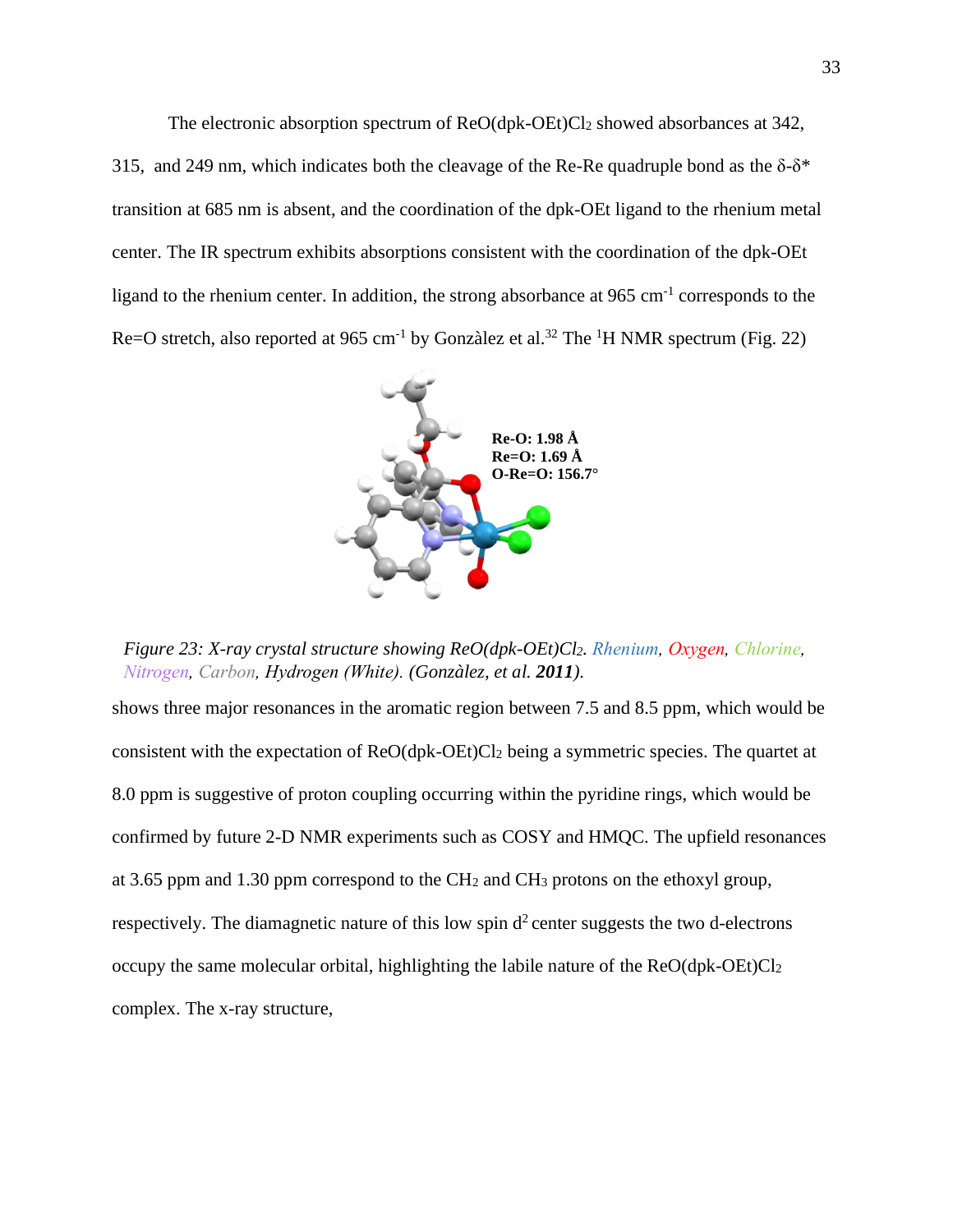shown in Figure 23, shows ReO(dpk-OEt)Cl<sup>2</sup> to be a distorted octahedron, as the bond angle between the oxo, rhenium center, and singly-bonded oxygen is 156.7°.<sup>32</sup> The Re-oxo bond length is 1.69 Å, indicative of a strong  $\pi$  interaction. The Re-O bond length of 1.98 Å is consistent with a Re-O singly-bonded oxygen.

This complex is both similar and different to  $Re(Pv_2NO)Cl_3$  as a metallointercalator intermediate. Like  $Re(Py_2NO)Cl_3$ , the supporting group of  $ReO(dpk-OEt)Cl_2$  is tridentate, binding to three of the six open binding sites on the rhenium metal. This shared nature of the binding of the supporting group makes  $ReO(dpk-OEt)Cl_2$  a viable candidate for a metallointercalator.

Conversely,  $ReO(dpk-OE)$  is different in that it is an oxo complex: a metal complex in which a single oxygen atom forms a double-bond with a metal. This complex differs from the originally proposed  $[Re(P_{V2}NO)(H_2O)dpzz]^{3+}$  in that the H<sub>2</sub>O molecule can be more easily substituted with other substituent groups than the oxygen atom. This will likely affect the range of DNA binding behaviors that  $[ReO(dpk-OEt)dpzz]^{2+}$  will possess, since the oxygen atom has a high binding affinity to the rhenium metal, and thus will be more difficult to substitute with other groups in order to alter the DNA binding behavior of the complex. This does not, however, render  $[ReO(dpk-OEt)dppz]^{2+}$  useless as a metallointercalator. The doubly-bonded oxygen atom will be able to exhibit hydrogen bonding with base pairs in the major and minor grooves of DNA. There have also been no reports of a metallointercalator complex containing an oxo, which would render  $[ReO(dpk-OEt)dpzz]^{2+}$  the first representative of a novel class of metallointercalators.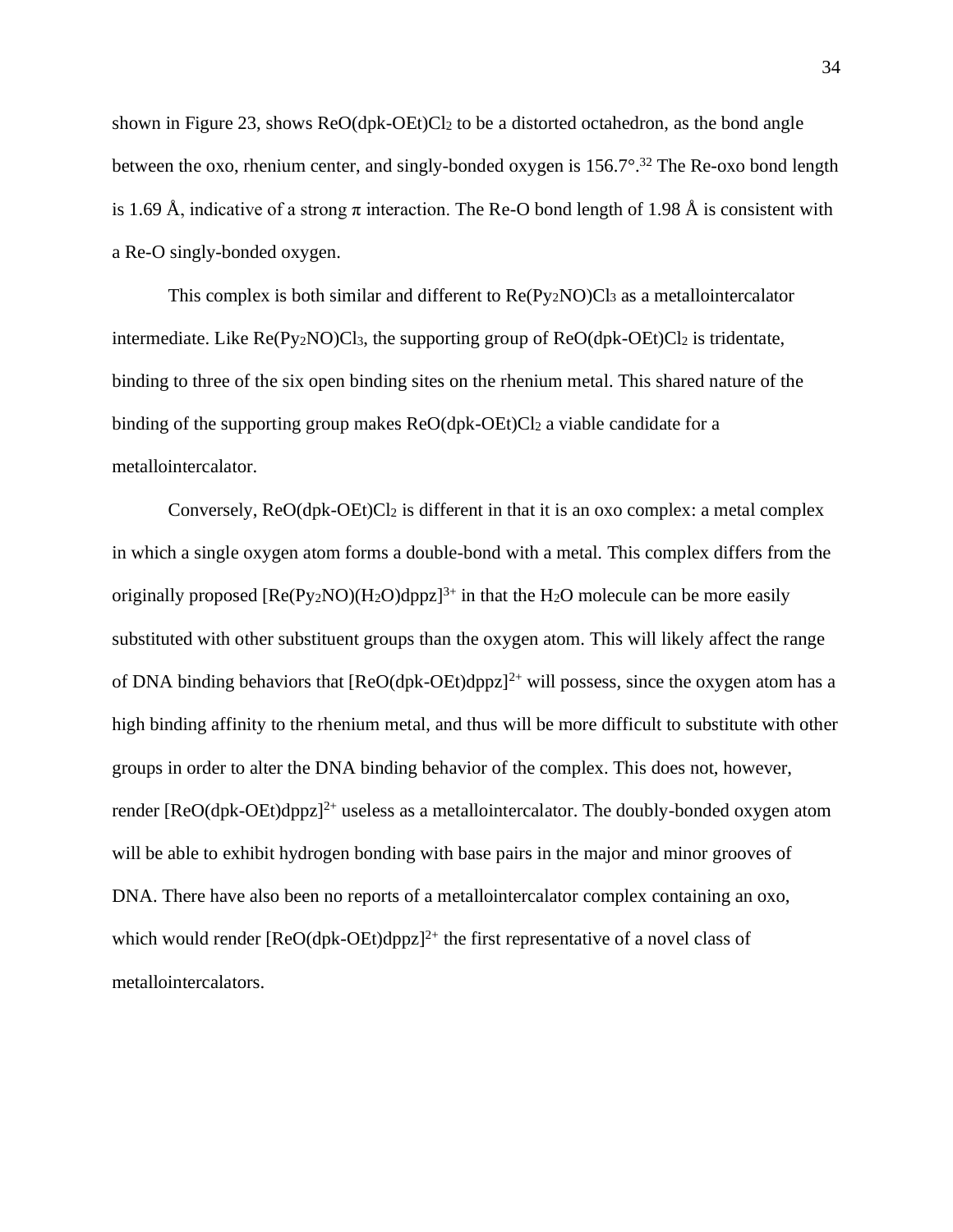## **Synthesis of [ReO(dpk-OEt)dppz]2+**

 $ReO(dpk-OEt)Cl<sub>2</sub>$  was then refluxed with  $Ag<sup>+</sup>$  and dppz in acetonitrile in an attempt to synthesize the metallointercalator  $[ReO(dpk-OEt)dppz]^{2+}$  (Fig. 24). After the AgCl precipitate was filtered off, addition of saturated aqueous KPF<sub>6</sub> solution to the reaction filtrate yielded a red/brown solid. An IR spectrum of the crude product shows similarities between the vibrations of the ReO(dpk-OEt)Cl<sub>2</sub> intermediate and the product believed to be  $[ReO(dpk-OEt)dppz][PF<sub>6</sub>]$ . Major vibrations shifted by 50 cm<sup>-1</sup> or less between the two spectra, suggesting that the dpk-OEt



*Figure 24: Chemical reaction of ReO(dpk-OEt)Cl2, silver trifluoromethanesulfonate, and dppz in acetonitrile to produce the metallointercalator [ReO(dpk-OEt)dppz]2+.*

ligand remained intact and that dppz is coordinated to the two open binding sites previously occupied by the halide atoms. In addition, a vibration at 829 cm<sup>-1</sup> is present, which corresponds to the  $PF_6$  counterion. This value is shifted roughly 20 cm<sup>-1</sup> from the P-F stretch corresponding to a sample of  $KPF_6$ , strongly suggesting that  $PF_6$  is present in the sample as an anion. Electronic absorption data shows peaks which are similar in structure between the ReO(dpk-OEt)Cl<sub>2</sub> and [ReO(dpk-OEt)dppz]<sup>2+</sup> samples (342, 315, and 249 nm and 374, 358, and 277 nm, respectively). These absorptions are shifted 30-40 nm between the samples, which is a promising suggestion that dppz is coordinated to the rhenium metal center.

 $A<sup>1</sup>H NMR$  spectrum of the sample shows five resonances in the aromatic region (Fig. 26). Three of these aromatic resonances appear to be triplets and quartets, suggesting hydrogen coupling on the dpk-OEt ligand and dppz. This will be determined through future 2-D NMR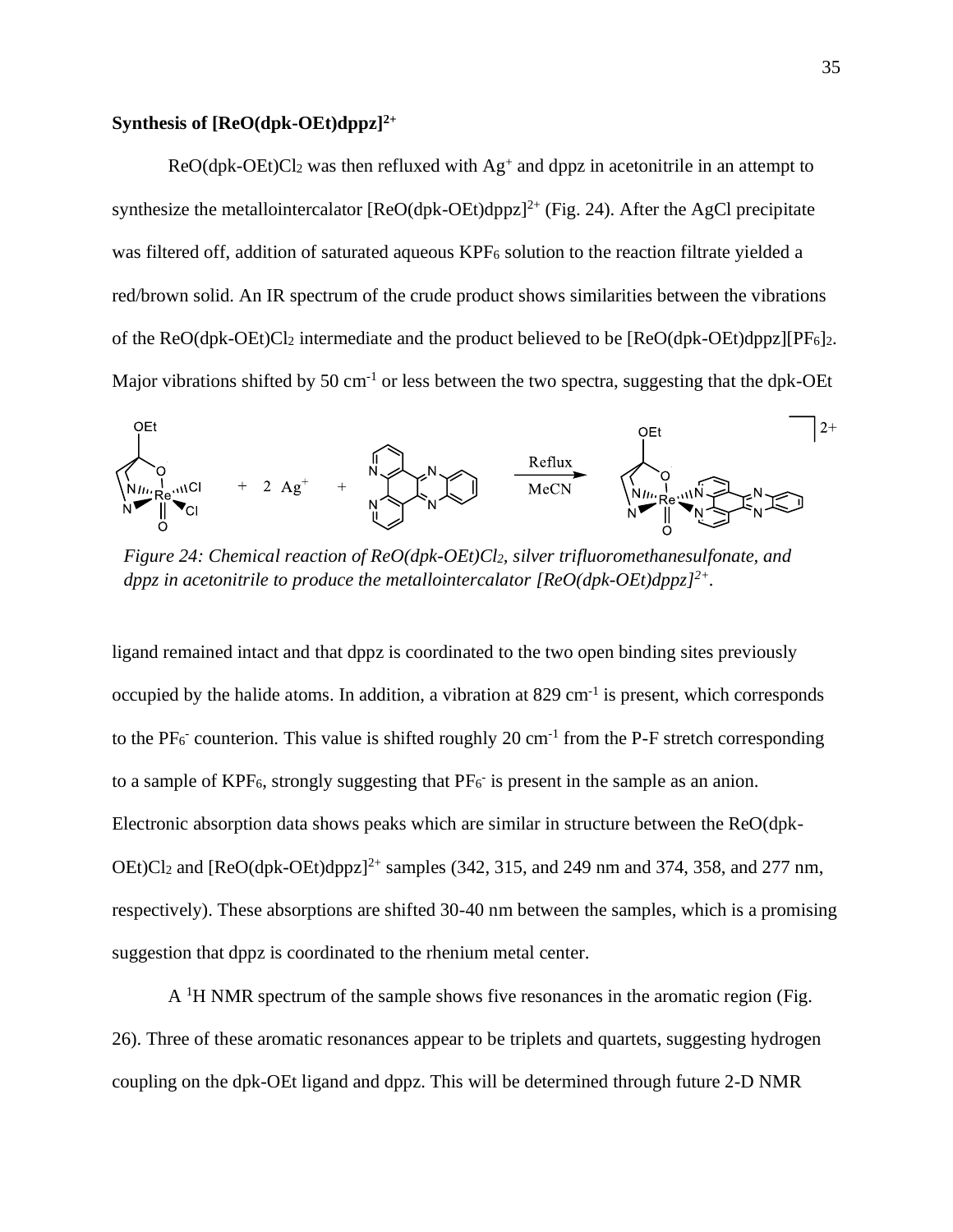experiments, specifically COSY and HMQC. The ReO(dpk-OEt)Cl2 resonances in the aromatic region appear to be shifted, which suggests the coordination of dppz to the rhenium metal center, and thus the synthesis of the metallointercalator complex  $[ReO(dpk-OEt)dppz]^{2+}$ . The upfield region consists of a triplet at 0.95 ppm, corresponding to the CH<sup>3</sup> protons on the ethoxyl group of dpk-OEt, and a small resonance at 3.05 ppm which is likely a quartet associated with the CH<sup>2</sup> protons of the ethoxyl group. These signals are less pronounced than the ethoxyl group signals in Figure 23, which suggests that this group may have the ability to reversibly add to and leave the carbonyl carbon, forming free ethanol.

The reversible nature of the interaction of di-2-pyridyl ketone and ethanol can be seen in the isolation of a di-rhenium byproduct from the reaction of ReO(dpk-OEt)Cl<sup>2</sup> with silver and dppz. A preliminary crystal structure of this byproduct (Fig. 25) reveals an edge-sharing bioctahedral structure where two Re<sup>III</sup> centers are bridged by a chloride and an oxo group. One of the rhenium centers is coordinated by a tridentate dpk-OEt group, while the second rhenium center is supported by a bidentate di-2-pyridyl ketone ligand. The two rhenium centers are separated by 2.494 Å



*Figure 25: X-ray crystal structure of a di-rhenium byproduct. The byproduct is a ReIII -ReIII dimer with a bridging oxygen and a bridging chloride, shown in red and green, respectively. Dpk is shown as a ligand on one of the rhenium centers, while dpk-OEt is shown as a ligand on the other rhenium center. Rhenium, Oxygen, Chlorine, Nitrogen, Carbon, Hydrogen (White).*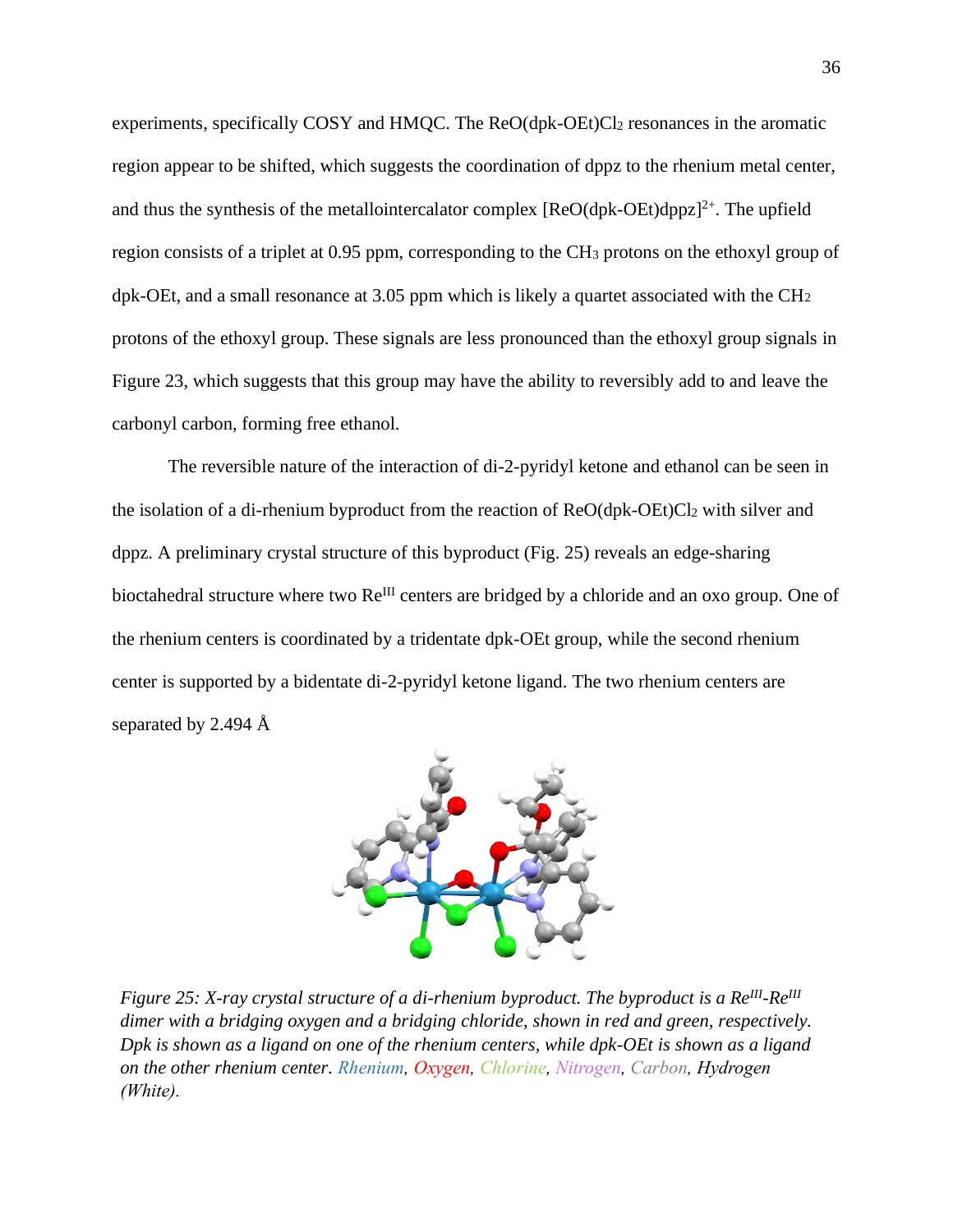

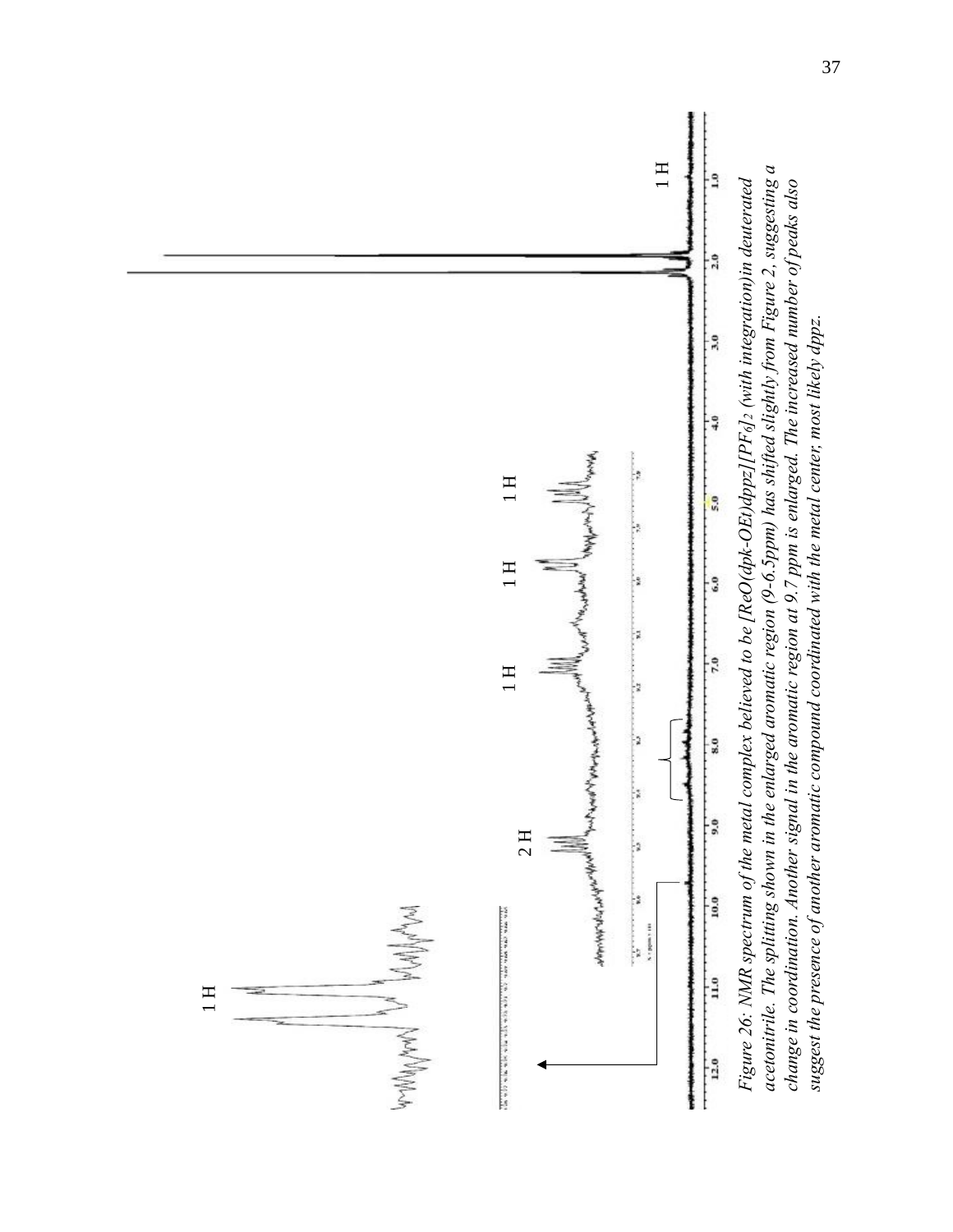## **Conclusions**

We are continuing to work toward obtaining Re(Py<sub>2</sub>NO)Cl<sub>3</sub> as a crystalline product, after having discovered a synthesis method which yields a solid product. We have also synthesized the metallointercalator intermediate ReO(dpk-OEt)Cl<sup>2</sup> through a novel synthesis method which produced higher yields than the literature had reported. This complex was then reacted with  $Ag^+$ and dppz in an attempt to produce the metallointercalator  $[ReO(dpk-OEt)dppz]^{2+}$ . A solid product precipitated as a PF<sub>6</sub> salt, which is believed to be the desired metallointercalator. All products have been characterized by IR, NMR, and UV/Vis spectroscopy, and x-ray diffraction studies have been conducted on single crystal samples. Attempts to obtain the metallointercalator  $[ReO(dpk-OEt)dppz]^{2+}$  are ongoing.

Future work will consist of obtaining crystals of both Re(Py<sub>2</sub>NO)Cl<sub>3</sub> and [ReO(dpk- $OEt$ )dppz]<sup>2+</sup> for X-ray diffraction studies. Further syntheses will also attempt to increase the yield of Re(Py2NO)Cl3. Upon X-ray diffraction studies of Re(Py2NO)Cl3, further syntheses will attempt to produce the metallointercalator  $[Re(Py_2NO)(H_2O)dppz]^{3+}$  using dppz and Ag<sup>+</sup> salts. Upon X-ray diffraction studies of  $[ReO(dpk-OEt)dppz]^2$ <sup>+</sup>, DNA binding studies will be commenced in collaboration with Dr. Thayaparan Paramanathan of the Department of Physics at Bridgewater State University in order to achieve the ultimate goal of this project: to understand how these metallointercalators interact with DNA, and to determine their viability as DNA damage probes.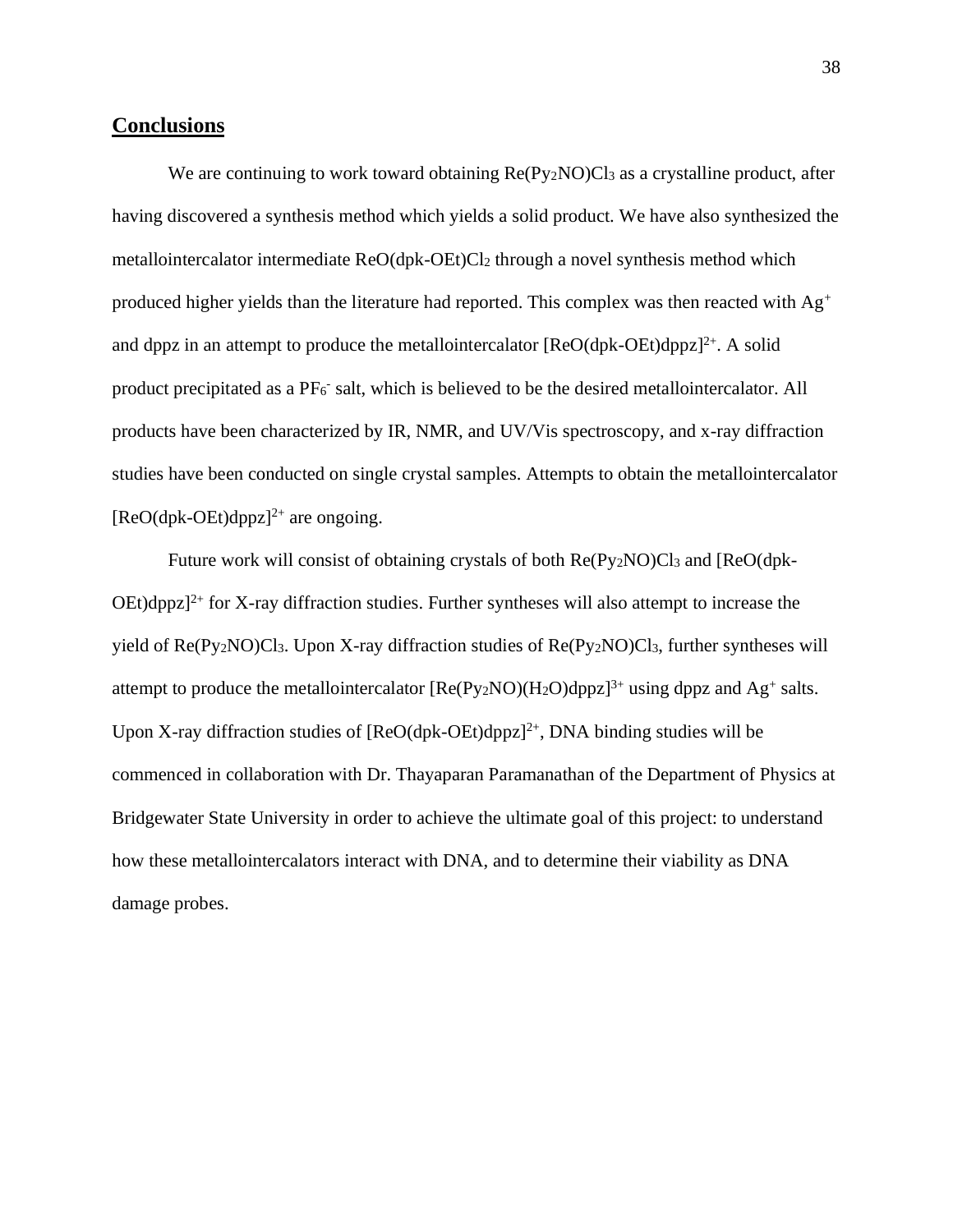## **References**

- (1) Yakovchuk, P.; Protozanova, E.; Frank-Kamenetskii, M. . Base-Stacking and Base Pairing Contributions into Thermal Stability of the DNA Double-Helix. *Nucleic Acids Res.* **2006**, *34*, 564–574.
- (2) Kamaraj, B.; Bogaerts, A. Structure and Function of P53-DNA Complexes with Inactivation and Rescue Mutations: A Molecular Dynamics Simulation Study. *PLoS* **2015**, *10*, 1–16.
- (3) Jackson, S. P.; Bartek, J. The DNA-Damage Response in Human Biology and Disease. *Nature* **2009**, *461*, 1071–1078.
- (4) Russell, P. J. *IGenetics: A Molecular Approach*, 3rd ed.; Pearson: San Francisco, CA, 2010.
- (5) Hart, J. R.; Glebov, O.; Ernst, R. J.; Kirsch, I. R.; Barton, J. K. DNA Mismatch-Specific Targeting and Hypersensitivity of Mismatch-Repair-Deficient Cells to Bulky Rhodium(III) Intercalators. *PNAS* **2006**, *103* (42), 15359–15363.
- (6) Ernst, R. J.; Komor, A. C.; Barton, J. K. Selective Cytotoxicity of Rhodium Metalloinsertors in Mismatch Repair-Deficient Cells. *Biochemistry* **2011**, *50*, 10919– 10928.
- (7) Fink, D.; Aebi, S.; Howell, S. B. The Role of DNA Mismatch Repair in Drug Resistance1. *Clin. Cancer Res.* **1998**, *4*, 1–6.
- (8) Waywell, P.; Gonzalez, V.; Gill, M. R.; Adams, H.; Meijer, A. J. H. M.; Williamson, M. P.; Thomas, J. A. Structure of the Complex of [Ru (Tpm)(Dppz)Py]2+with a B-DNA Oligonucleotide-A Single-Substituent Binding Switch for a Metallo- Intercalator. *Chem. - A Eur. J.* **2010**, *16*, 2407–2417.
- (9) Friedman, A. E.; Chambron, J. C.; Sauvage, J. P.; Turro, N. J.; Barton, J. K. A Molecular Light Switch for DNA: [Ru(Bpy)2(Dppz)]2+. *J. Am. Chem. Soc.* **1990**, *112*, 4960–4962.
- (10) Zeglis, B. M.; Pierre, V. C.; Barton, J. K. Metallo-Intercalators and Metallo-Insertors. *Chem. Commun.* **2007**, No. 44, 4549–4696.
- (11) Sitlani, A.; Long, E. C.; Pyle, A. M.; Barton, J. K. DNA Photocleavage by Phenanthrenequinone Diimine Complexes of Rhodium(III): Shape-Selective Recognition and Reaction. *J. Am. Chem. Soc.* **1992**, *114*, 2303–2312.
- (12) Stoeffler, H. D.; Thorntor, N. B.; Temkin, S. L.; Schanze, K. S. Unusual Photophysics of a Rhenium(I) Dipyridophenazine Complex in Homogenous Solution and Bound to DNA. *J. Am. Chem. Soc.* **1995**, *117*, 7119–7128.
- (13) Metcalfe, C.; Webb, M.; Thomas, J. A. A Facile Synthetic Route to Bimetallic ReIcomplexes Containing Two Dppz DNA Intercalating Ligands. *Chem. Commun.* **2002**, 2026–2027.
- (14) Aliyan, A.; Kirby, B.; Pennington, C.; Martí, A. A. Unprecedented Dual Light-Switching Response of a Metal Dipyridophenazine Complex toward Amyloid-β Aggregation. *J. Am.*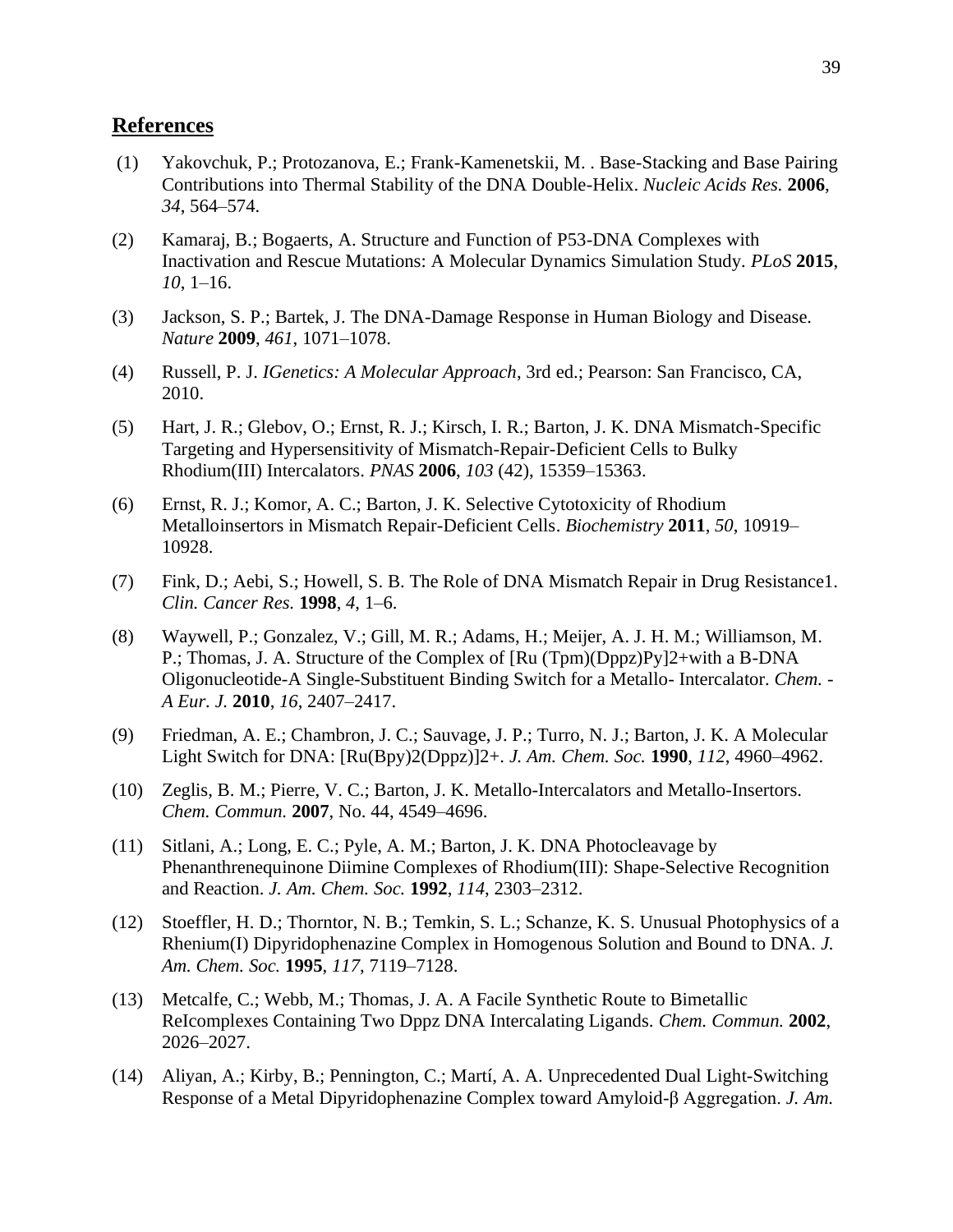*Chem. Soc.* **2016**, *138*, 8686–8689.

- (15) Komor, A. C.; Barton, J. K. The Path for Metal Complexes to a DNA Target. *Chem. Commun.* **2013**, *49* (35), 3603–3710.
- (16) Odom, D. T.; Parker, C. S.; Barton, J. K. Site-Specific Inhibition of Transcription Factor Binding to DNA by a Metallointercalator. *Biochemistry* **1999**, *38*, 5155–5163.
- (17) Jackson, B. A.; Alekseyev, V. Y.; Barton, J. K. A Versatile Mismatch Recognition Agent: Specific Cleavage of a Plasmid DNA at a Single Base Mispair. *Biochemistry* **1999**, *38* (15), 4655–4662.
- (18) Nováková, O.; Kašpárková, J.; Vrána, O.; van Vliet, P. M.; Reedijk, J.; Brabec, V. Correlation between Cytotoxicity and DNA Binding of Polypyridyl Ruthenium Complexes. *Biochemistry* **1995**, *34*, 12369–12378.
- (19) Gill, M. R.; Thomas, J. A. Ruthenium(Ii) Polypyridyl Complexes and DNA From Structural Probes to Cellular Imaging and Therapeutics. *Chem. Soc. Rev.* **2012**, *41*, 3179– 3192.
- (20) Ali Nazif, M.; Bangert, J. A.; Ott, I.; Gust, R.; Stoll, R.; Sheldrick, W. S. Dinuclear Organoiridium(III) Mono- and Bis-Intercalators with Rigid Bridging Ligands: Synthesis, Cytotoxicity and DNA Binding. *J. Inorg. Biochem.* **2009**, *103*, 1405–1414.
- (21) Geldmacher, Y.; Oleszak, M.; Sheldrick, W. S. Inorganica Chimica Acta Rhodium ( III ) and Iridium ( III ) Complexes as Anticancer Agents. *Inorganica Chim. Acta* **2012**, *393*, 84–102.
- (22) Williams, I. M.; Hancock, H. L.; Haefner, S. C. *DNA Binding Studies of [Rh(Tacn)(Dppz)(H2O)]3+: A New Metallointercalator With A Modifiable Coordination Site*; 2015.
- (23) Hancock, H. L.; Haefner, S. C. *Synthesis and Characterization of 1,4,7- Triazacyclononane (Tacn) Based Rh(III) Metallointercallators*; 2013.
- (24) Pham, M.; Haefner, S. C. *Synthesis and Characterization of [Ru(Tacn)(Dppz)(H2O)]2+: A New Potential Metallointercalator*; 2013.
- (25) Culcu, G.; Haefner, S. C. *Investigations into the Synthesis of [Ir(Tacn)(Dppz)(H2O)]3+: A New Potential Metallointercalator for DNA Binding*; 2014.
- (26) Ito, A.; Nakano, Y.; Urabe, M.; Tanaka, K.; Shiro, M. Structural and Magnetic Studies of Copper(II) and Zinc(II) Coordination Complexes Containing Nitroxide Radicals as Chelating Ligands. *Eur. J. Inorg. Chem.* **2006**, 3359–3368.
- (27) Gass, I. A.; Tewary, S.; Rajaraman, G.; Asadi, M.; Lupton, D. W.; Moubaraki, B.; Chastanet, G.; Le, J.; Murray, K. S. Solvate-Dependent Spin Crossover and Exchange in Cobalt(II) Oxazolidine Nitroxide Chelates. *Inorg. Chem.* **2014**, *53*, 5055–5066.
- (28) Gass, I. A.; Asadi, B. M.; Lupton, A. D. W.; Moubaraki, A. B.; Bond, A. M.; Guo, A. S.; A, K. S. M. Manganese ( II ) Oxazolidine Nitroxide Chelates : Structure , Magnetism , and Redox Properties. *Aust. J. Chem.* **2014**, *67*, 1618–1624.